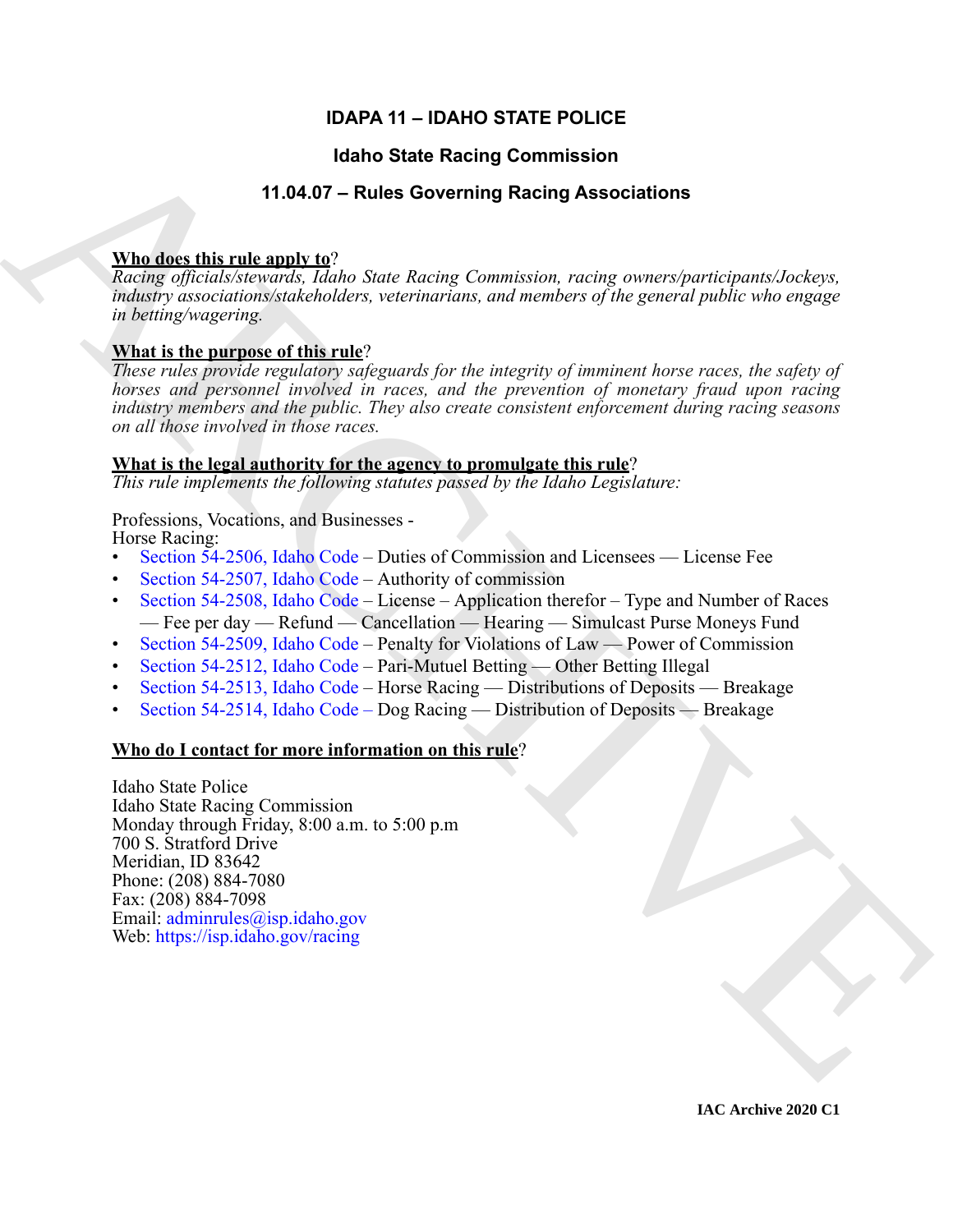# **Table of Contents**

# 11.04.07 - Rules Governing Racing Associations

|  | . 9 |
|--|-----|
|  |     |
|  |     |
|  |     |
|  |     |
|  |     |
|  |     |
|  |     |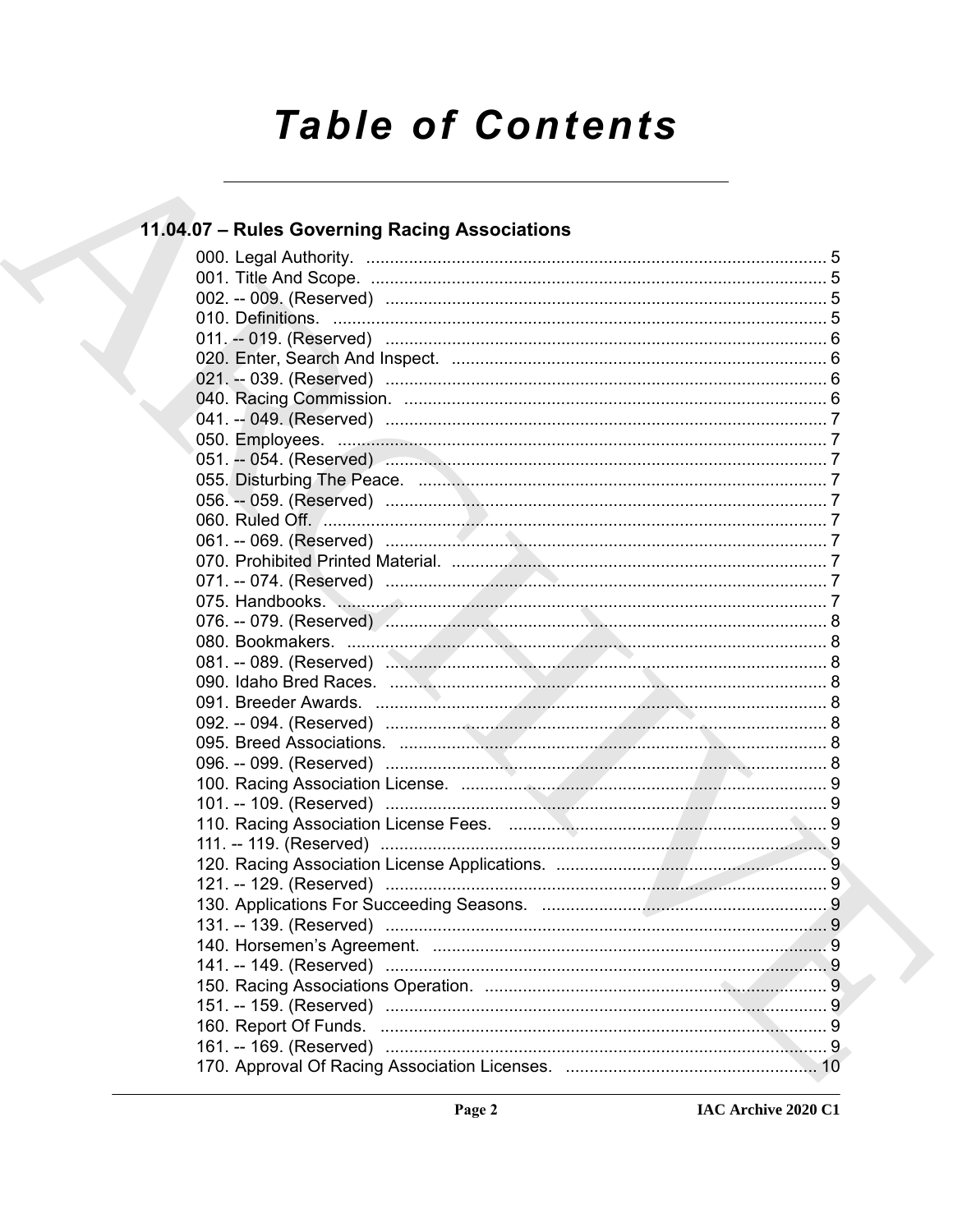# Table of Contents (cont'd)

|  | 171. -- 179. (Reserved) …………………………………………………………………………… 10 |  |
|--|----------------------------------------------------------|--|
|  |                                                          |  |
|  |                                                          |  |
|  |                                                          |  |
|  |                                                          |  |
|  |                                                          |  |
|  |                                                          |  |
|  |                                                          |  |
|  |                                                          |  |
|  |                                                          |  |
|  |                                                          |  |
|  |                                                          |  |
|  |                                                          |  |
|  |                                                          |  |
|  |                                                          |  |
|  |                                                          |  |
|  |                                                          |  |
|  |                                                          |  |
|  |                                                          |  |
|  |                                                          |  |
|  |                                                          |  |
|  |                                                          |  |
|  |                                                          |  |
|  |                                                          |  |
|  |                                                          |  |
|  |                                                          |  |
|  |                                                          |  |
|  |                                                          |  |
|  |                                                          |  |
|  |                                                          |  |
|  |                                                          |  |
|  |                                                          |  |
|  |                                                          |  |
|  |                                                          |  |
|  |                                                          |  |
|  |                                                          |  |
|  |                                                          |  |
|  |                                                          |  |
|  |                                                          |  |
|  |                                                          |  |
|  |                                                          |  |
|  |                                                          |  |
|  |                                                          |  |
|  |                                                          |  |
|  |                                                          |  |
|  |                                                          |  |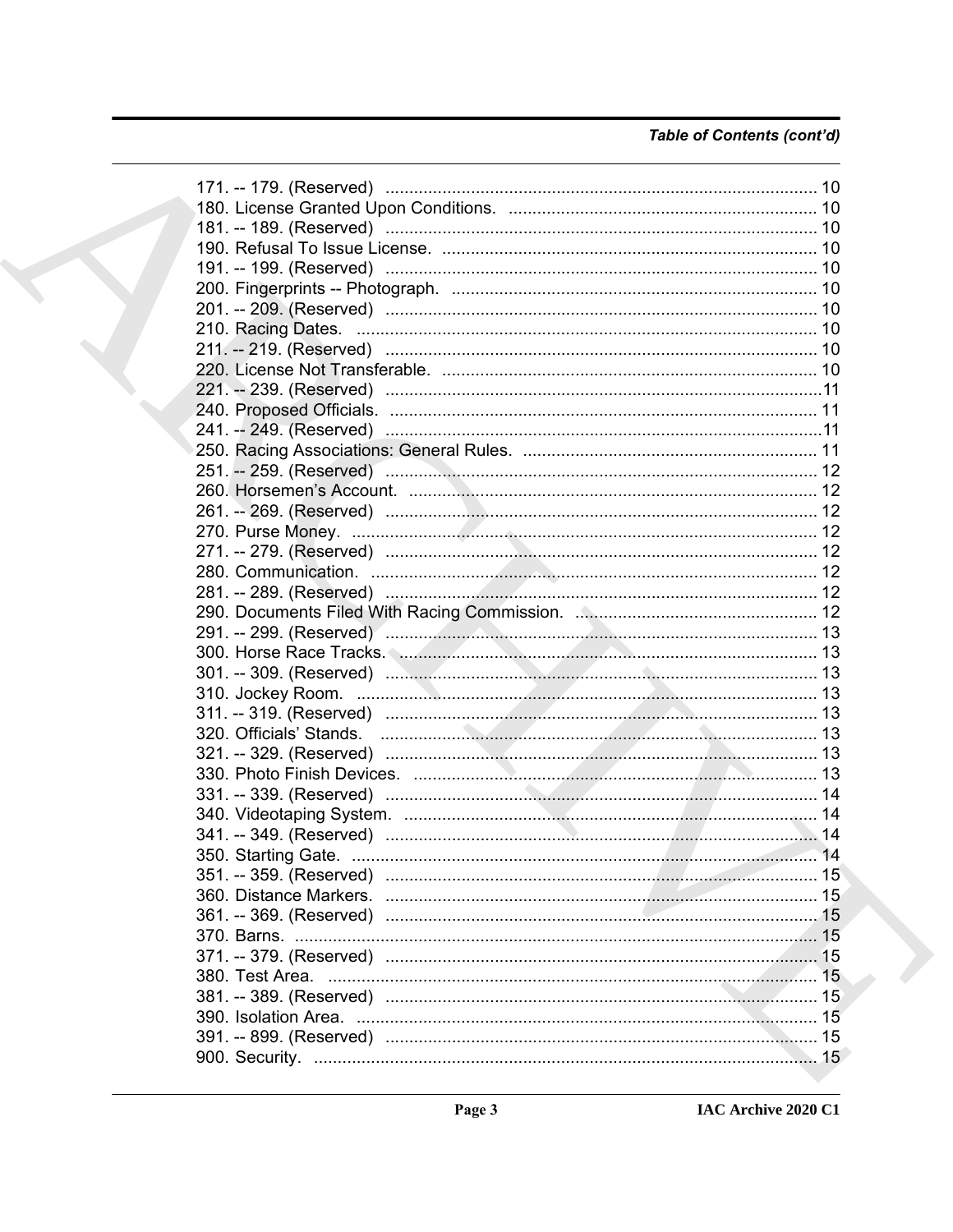# Table of Contents (cont'd)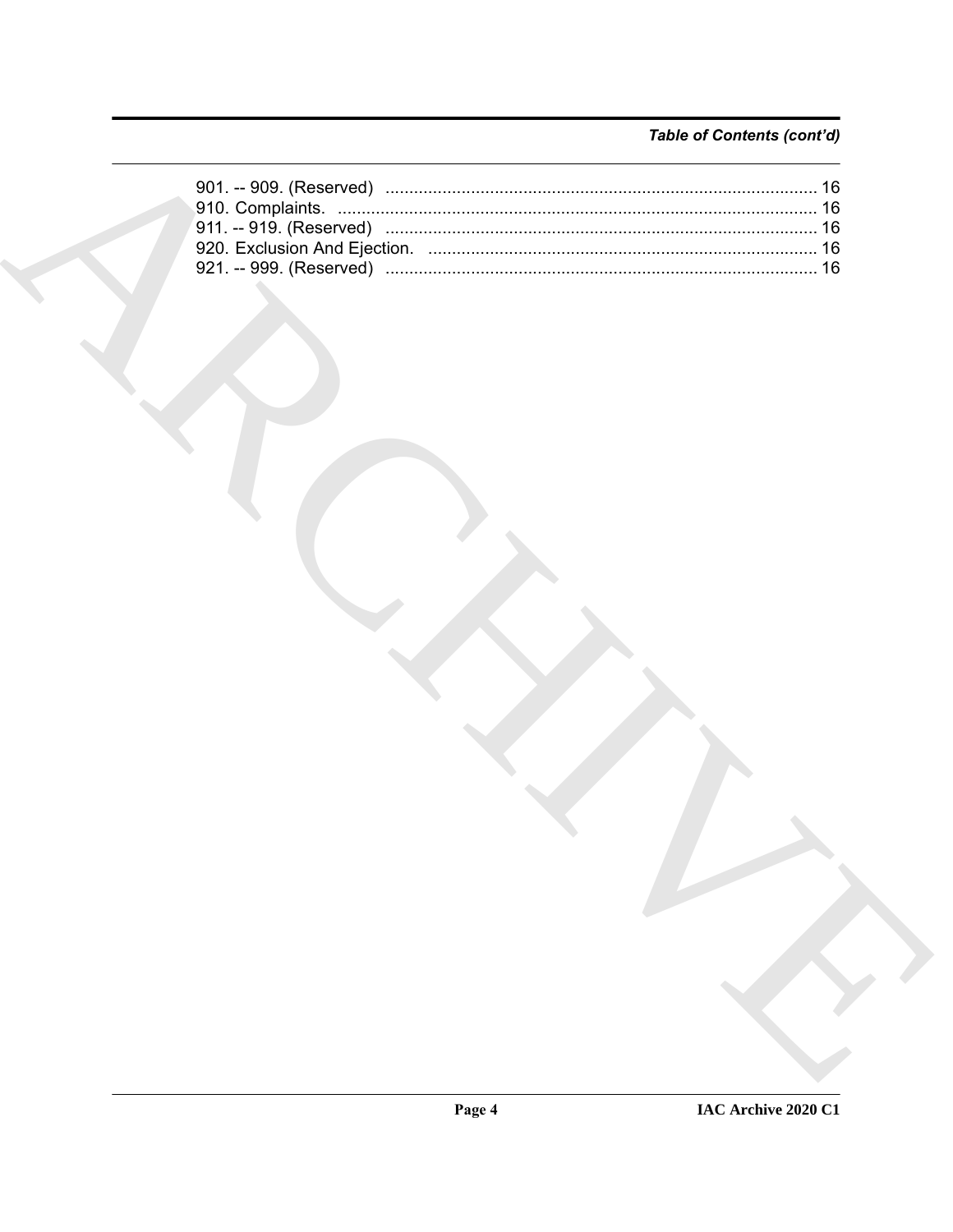#### <span id="page-4-21"></span><span id="page-4-20"></span><span id="page-4-10"></span><span id="page-4-9"></span><span id="page-4-8"></span><span id="page-4-7"></span><span id="page-4-6"></span>**11.04.07 – RULES GOVERNING RACING ASSOCIATIONS**

<span id="page-4-5"></span><span id="page-4-4"></span><span id="page-4-3"></span><span id="page-4-2"></span><span id="page-4-1"></span><span id="page-4-0"></span>This deposite subspect and the logistic of CRIA S. Chapter 25, this lieds (e.g. (2-20-20)7<br>
01. THE AND SCOPE.<br>
01. The These subspect and the ALC ARCHIVES Selection and the subspect and the CHIVES Selection (2-20)<br>
02. S **000. LEGAL AUTHORITY.** This chapter is adopted pursuant to the legal authority of Title 54, Chapter 25, of the Idaho Code. (3-20-20)T **001. TITLE AND SCOPE. 01. Title**. These rules are titled IDAPA 11.04.07, "Rules Governing Racing Associations." (3-20-20)T **02.** Scope. This rule governs conduct and licensing of racing associations. (3-20-20)T **002. -- 009. (RESERVED) 010. DEFINITIONS.** In addition to the definitions in Title 54, Chapter 25, Idaho Code, the following apply: (3-20-20)T **01. Bookmaker**. A person who makes a business of accepting the bets of others on the outcome of any sports contest including horse racing. (3-20-20)T **02.** Breed Association. A group organized under Idaho law to receive breeder awards. (3-20-20)T **03. Breeder**. Breeder of a horse is determined by the definition of breeder used by the registry of the particular breed of that horse. (3-20-20)T **04. Chemical**. A substance composed of chemical elements or obtained by chemical processes.  $(3-20-20)T$ **05. Claiming Race**. A race in which any horse entered therein may be claimed in conformity with the rules.  $(3-20-20)T$ **06. Conditions**. Qualifications and requirements set by the Racing Association which determine a horse's eligibility to be entered in a race. (3-20-20)T **07. Drug**. Any chemical compound or any noninfectious biological substance not used for its mechanical properties, which may be administered to or used on or for patients, either human or animal, as an aid in diagnosis, treatment or prevention of disease or other abnormal condition, for the relief of pain or suffering, or to control or improve any physiological or pathological condition. (3-20-20)T **08.** Entry. Means, according to the requirements of the text: (3-20-20)T **a.** A horse made eligible to run a race.  $(3-20-20)T$ **b.** Two (2) or more horses that are entered or run in a race and are coupled because of common ties or ownership. Where two (2) or more horses owned by separate owners but trained by the same Trainer are entered in the same race, the horses may run as separate betting interests. (3-20-20) the same race, the horses may run as separate betting interests. **09. Forfeit**. Money due because of an error fault, neglect of duty, breach of contract or a penalty.  $(3-20-20)T$ **10. Grounds**. Any area owned or leased by any licensed Association, Corporation, or Race Track which is operated for the purpose of conducting pari-mutuel racing. (3-20-20)T **11. Handbook**. A method of soliciting and recording wagers on the outcome of a sports contest  $(3-20-20)T$ including a horse race.

<span id="page-4-17"></span><span id="page-4-16"></span><span id="page-4-15"></span><span id="page-4-14"></span><span id="page-4-13"></span><span id="page-4-12"></span><span id="page-4-11"></span>**12. Horse**. Includes filly, mare, colt, horse and gelding in general; when referring to sex, a filly becomes a mare when five (5) years old; a horse is an entire male when five (5) years old or older. (3-20-20)T

**13. Horsemen's Agreement**. An agreement approved by the Racing Commission between the Racing ion and the authorized horsemen's group. (3-20-20)<sup>T</sup> Association and the authorized horsemen's group.

<span id="page-4-19"></span><span id="page-4-18"></span>**14.** Idaho Bred. A foal dropped by a mare in Idaho. (3-20-20)T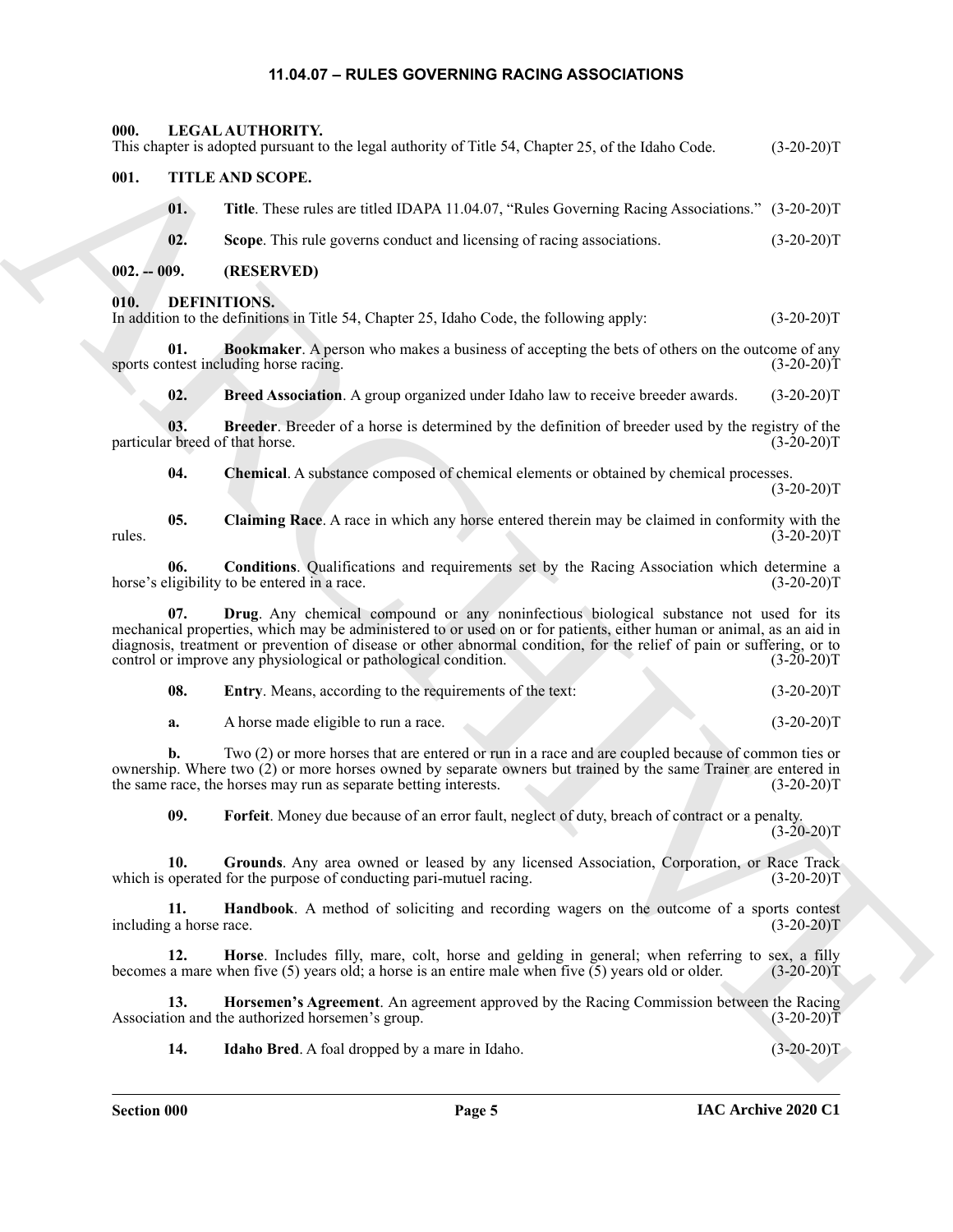<span id="page-5-5"></span><span id="page-5-4"></span>**15. Jockey**. A race rider, whether a licensed Jockey, apprentice, or amateur. (3-20-20)T

**16. Meet**. The entire consecutive period for which a license to race has been granted to any one (1) on by the Racing Commission. (3-20-20) association by the Racing Commission.

<span id="page-5-7"></span><span id="page-5-6"></span>**17. Month**. A calendar month. (3-20-20)T

**18. Owner**. Includes the owner, part owner and lessee of any horse. An interest only in the earnings of a horse does not constitute ownership. In case of husband and wife, it is presumed that joint ownership exists.  $(3-20-20)T$ 

<span id="page-5-10"></span><span id="page-5-9"></span><span id="page-5-8"></span>**19. Place**. Means first, second or third and in that order is called "Win," "Place," and "Show."  $(3-20-20)T$ 

**20. Purse Race**. A race for money or any other prize to which the owners of the horses do not contribute. (3-20-20)T contribute. (3-20-20)T

**21. Racing Association**. Any person licensed by the Racing Commission to conduct live or simulcast pari-mutuel wagering. (3-20-20)T

<span id="page-5-11"></span>**22. Racing Dates**. The number of racing dates authorized by the Racing Commission in a Racing Association license.

**23.** Ruled Off. An action by the racing stewards, under these rules, to suspend a license for a violation of these rules. (3-20-20) of these rules.  $(3-20-20)T$ 

<span id="page-5-13"></span><span id="page-5-12"></span>**24.** Starter. (3-20-20)T

**a.** The individual approved to dispatch the horses in a race. (3-20-20)T

**b.** The horse is a "starter" for a race when the stall doors of the starting gate open in front of it at the starter dispatches the horses. (3-20-20) time the starter dispatches the horses.

<span id="page-5-15"></span><span id="page-5-14"></span>**25. Stewards**. The Stewards of the meet or their duly appointed deputies. (3-20-20)T

**26.** Winner. Winner of a single race of a certain sum or value unless otherwise expressed in the conditions. (3-20-20) conditions. (3-20-20)T

<span id="page-5-17"></span><span id="page-5-16"></span>**27.** Year. A calendar year. (3-20-20)T

#### <span id="page-5-0"></span>**011. -- 019. (RESERVED)**

#### <span id="page-5-1"></span>**020. ENTER, SEARCH AND INSPECT.**

For the Police Protect Painting Commutation<br>
16. **ARCHIVE ARCHIVE States incomediate** and the View of the Second Painting Real of the Second CO-2017<br>
17. **ARCHIVE ARCHIVE STATE ARCHIVE STATE ARCHIVE STATE ARCHIVE STATE AN** Every Racing Association, the Racing Commission, the Stewards or trained and qualified agents of the Idaho State Police, have the right to enter, search and inspect the buildings, stables, rooms and other places where horses which are eligible to race are kept, or where property and effects of the licensee are kept within the grounds of the Racing Association. Any licensee accepting a license is deemed to have consented to such search and to the seizure of any non-approved or prohibited materials, chemicals, drugs or devices and anything apparently intended to be used in connection therewith.  $(3-20-20)$ T connection therewith.

#### <span id="page-5-2"></span>**021. -- 039. (RESERVED)**

#### <span id="page-5-18"></span><span id="page-5-3"></span>**040. RACING COMMISSION.**

<span id="page-5-19"></span>**01. Visit and Inspection**. The Racing Commission or designated representatives will visit and inspect the race meets. Each Racing Association conducting a race meet must make available to the Racing Commission a box of four (4) seats for each day of the race meet. The private cars of Racing Commissioners or designated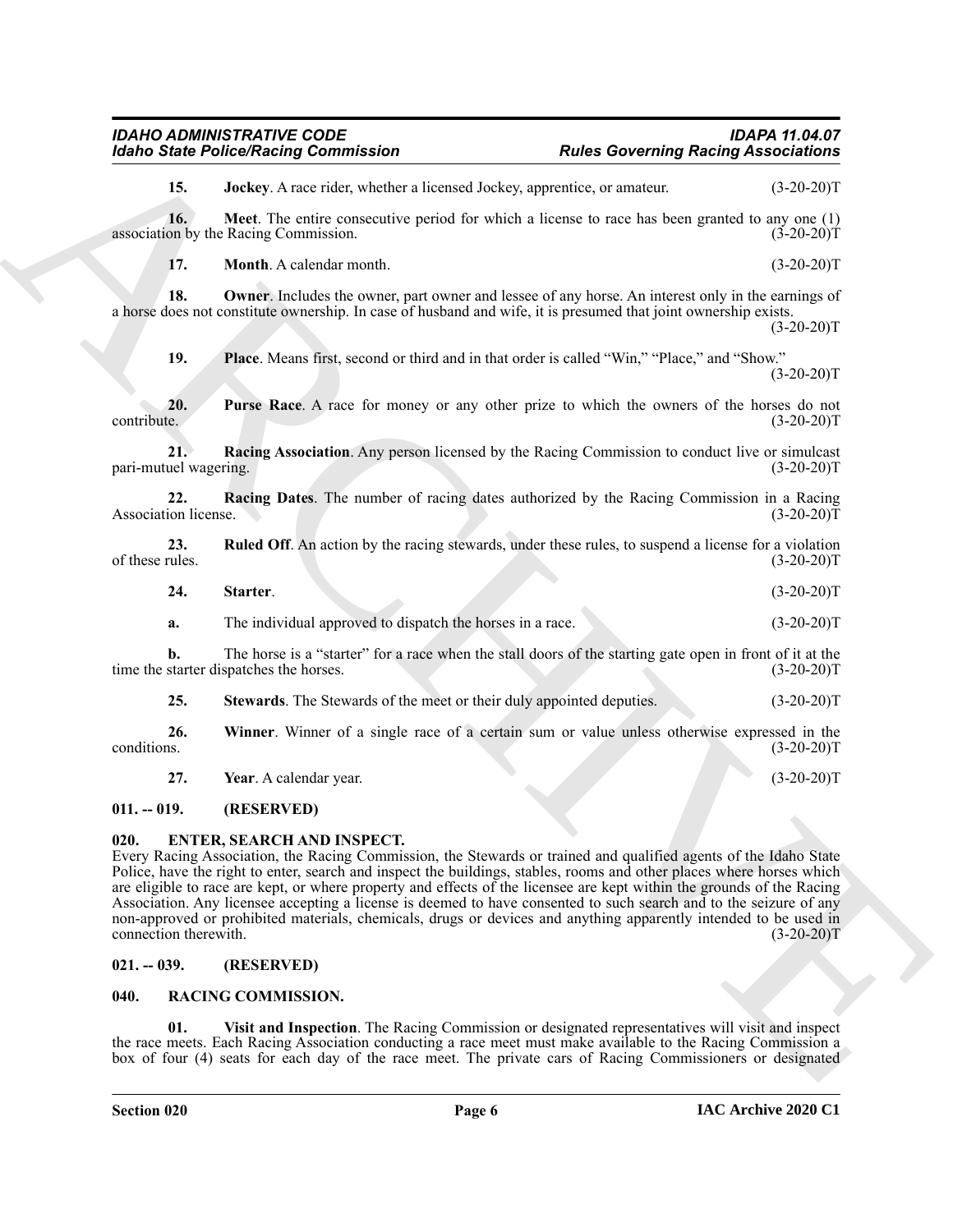# *Idaho State Police/Racing Commission Rules Governing Racing Associations*

representatives will have access to the restricted parking area of all tracks. (3-20-20)T

<span id="page-6-19"></span>**02. Association Office**. Each Racing Association must furnish and provide an adequate office for the use of the Racing Commission or its designated representatives. (3-20-20)T

#### <span id="page-6-0"></span>**041. -- 049. (RESERVED)**

#### <span id="page-6-12"></span><span id="page-6-11"></span><span id="page-6-1"></span>**050. EMPLOYEES.**

**01. Licenses**. Any Racing Association that employs any person in a capacity that is required to be licensed by the Racing Commission prior to the Racing Commission granting such a license may be subject to suspension or a fine, or both. (3-20-20)T

<span id="page-6-14"></span>**02. Suspension or Fine**. The extent of said suspension or fine, or both, is determined by the Board of Stewards. (3-20-20)T

<span id="page-6-13"></span>**03. Report to Stewards**. Any licensee who harbors anyone not licensed by the Racing Commission will be immediately reported to the Stewards of the race meet so that they may make investigation thereof and report the fact to the Racing Commission. (3-20-20)T

#### <span id="page-6-2"></span>**051. -- 054. (RESERVED)**

#### <span id="page-6-10"></span><span id="page-6-3"></span>**055. DISTURBING THE PEACE.**

No person will in any manner or at any time disturb the peace or behave in a disorderly manner on the grounds of a Racing Association; nor will any person interfere with the performance of the duties of a racing official or any employee or representative of the Racing Commission. (3-20-20) employee or representative of the Racing Commission.

#### <span id="page-6-4"></span>**056. -- 059. (RESERVED)**

#### <span id="page-6-20"></span><span id="page-6-5"></span>**060. RULED OFF.**

<span id="page-6-22"></span><span id="page-6-21"></span>**01. Admittance to Grounds**. No person or horse ruled off, or under suspension by any recognized racing authority, will be admitted to or allowed to remain upon the grounds of any Racing Association. (3-20-20)T

Form of Principal Commutation<br>
Spins Point Principal Commutation<br>
Spins Commutation<br>
Spins Commutation<br>
Spins Commutation<br>
Spins Commutation<br>
Spins Commutation<br>
Spins Commutation<br>
Spins Commutation<br>
Spins Commutation<br>
Spi **02. Persons Ruled Off a Track Ineligible**. When a person is ruled off a course or suspended, every horse owned in whole or part by him, or under his care, management, training or superintendence, is ineligible to enter or to start in any race until the rescinding of said person's penalty, or by the placement of the horse or horses in the hands of a licensed Trainer approved by the Stewards. (3-20-20)T

#### <span id="page-6-6"></span>**061. -- 069. (RESERVED)**

#### <span id="page-6-16"></span><span id="page-6-7"></span>**070. PROHIBITED PRINTED MATERIAL.**

No unauthorized tip sheet, pamphlet or other printed matter, other than official programs, the Daily Racing Form and general newspapers, are to be sold on the Racing Association grounds. (3-20-20) general newspapers, are to be sold on the Racing Association grounds.

**01. Copies**. Copies of all such materials offered for sale in the parking area or elsewhere on or off the grounds of the Racing Association must be furnished daily to the Presiding State Steward, not later than two (2) hours before first post. (3-20-20)T

<span id="page-6-18"></span><span id="page-6-17"></span>**02. Publishers**. All tip sheet publishers and vendors must be licensed by the Racing Commission.

 $(3-20-20)T$ 

#### <span id="page-6-8"></span>**071. -- 074. (RESERVED)**

#### <span id="page-6-15"></span><span id="page-6-9"></span>**075. HANDBOOKS.**

No person may make a handbook or a foreign book, or solicit a bet with a handbook or a foreign book on the grounds of a Racing Association. (3-20-20)T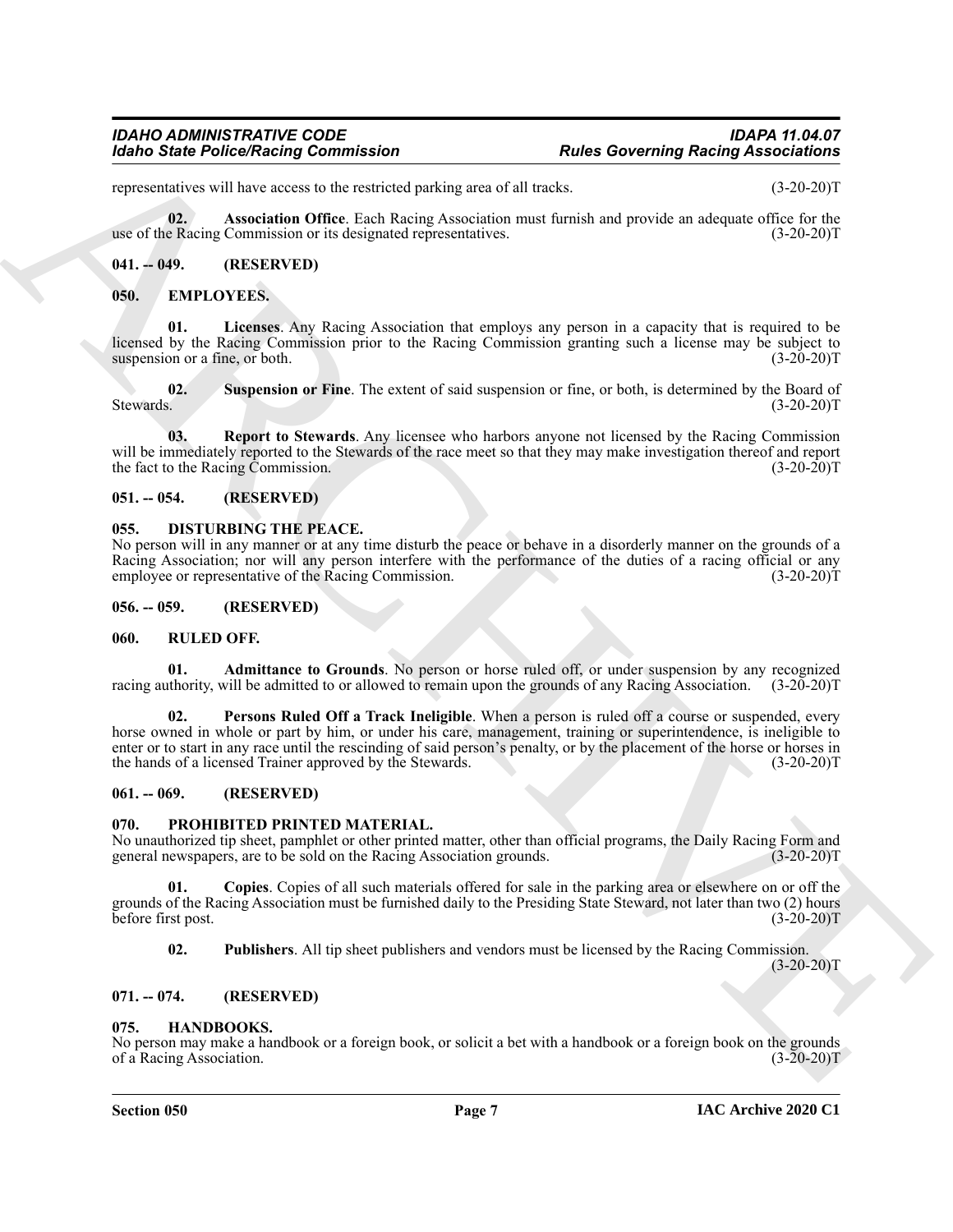<span id="page-7-0"></span>**076. -- 079. (RESERVED)**

#### <span id="page-7-8"></span><span id="page-7-1"></span>**080. BOOKMAKERS.**

**01. Entry Prohibited**. The following persons will not be allowed entry into or remain upon the of any Racing Association: (3-20-20) premises of any Racing Association:

<span id="page-7-10"></span>**a.** A person who is a bookmaker or who is known or reputed to be a bookmaker; (3-20-20)T

**b.** A person who is a vagrant within the meaning of the laws of Idaho;  $(3-20-20)T$ 

<span id="page-7-9"></span>**c.** A person who is a fugitive from justice; (3-20-20)T

**d.** A person whose conduct now or heretofore has been improper, obnoxious, unbecoming or tal to the best interest of racing.  $(3-20-20)T$ detrimental to the best interest of racing.

**02. Ejection**. Upon discovery or recognition, all such persons described in Subsection 080.01 of these rules will be ejected by the Racing Association or representatives and agents of the Racing Commission. (3-20-20)T

<span id="page-7-11"></span>**03.** License Revocation. Associating with a person or persons such as described in Subsection 080.01 rules may be grounds for the revocation of any license. (3-20-20)<sup>T</sup> of these rules may be grounds for the revocation of any license.

#### <span id="page-7-2"></span>**081. -- 089. (RESERVED)**

#### <span id="page-7-16"></span><span id="page-7-3"></span>**090. IDAHO BRED RACES.**

At least one (1) race each day at each race meet must be limited to Idaho bred horses. If a sufficient class of horses is not available to fill the race, said race may be opened to Idaho bred preferred. (3-20-20)T not available to fill the race, said race may be opened to Idaho bred preferred.

<span id="page-7-18"></span>**01. Number of Races**. The Racing Secretary must alternate among breeds according to the applicable horsemen's agreement.

<span id="page-7-17"></span>**02. Certificate of Registration**. The owners' certificate of registration is proof that horses entered in such races were bred in Idaho. (3-20-20)T

#### <span id="page-7-15"></span><span id="page-7-4"></span>**091. BREEDER AWARDS.**

For the Police Neutral Commutation<br>
(Ref. 1978). (REF. 1979). The Context of Columbia and the Context of the Context of the Columbia and the Columbia and the Columbia and the Columbia and the Columbia and the Columbia and A sum equal to ten percent (10%) of the first place purse money won by an Idaho bred horse must be paid by the Racing Association to the breeder of such horse. All purse moneys derived from pari-mutuel racing and all purse enhancement moneys from the Idaho State Racing Commission are included in the calculation of these breeder payments. All nominating and sustaining fees, and any moneys from outside sponsors are excluded from the calculation of these breeder payments. (3-20-20)T

<span id="page-7-5"></span>**092. -- 094. (RESERVED)**

#### <span id="page-7-12"></span><span id="page-7-6"></span>**095. BREED ASSOCIATIONS.**

Pursuant to Section 54-2513, Idaho Code, on or before December 15 of each year, representatives of each breed which received money the preceding year must file a financial report showing disposition of any funds thus received.  $(3-20-20)T$ 

<span id="page-7-13"></span>**01.** Failure to File. Failure to file such report is grounds for the Racing Commission to deny approval ture disbursement to that breed. (3-20-20) of any future disbursement to that breed.

<span id="page-7-14"></span>**02. Representatives**. "Lawfully constituted representatives of each breed" is the designated representative of the one (1) recognized breed organization for each breed racing in Idaho that has established itself as the traditional breed acknowledged by the Racing Commission. (3-20-20) the traditional breed acknowledged by the Racing Commission.

#### <span id="page-7-7"></span>**096. -- 099. (RESERVED)**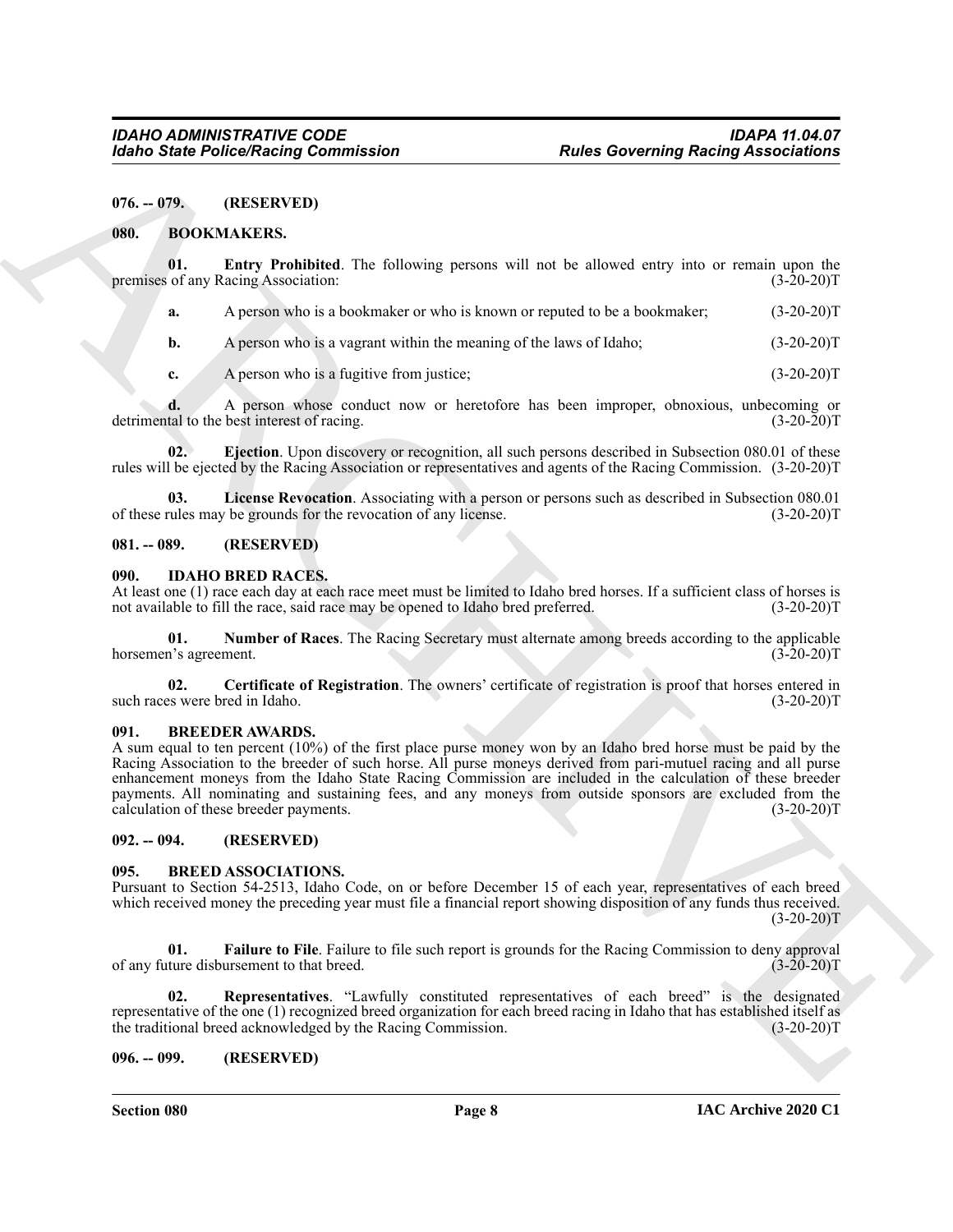#### <span id="page-8-16"></span><span id="page-8-0"></span>**100. RACING ASSOCIATION LICENSE.**

#### <span id="page-8-1"></span>**101. -- 109. (RESERVED)**

#### <span id="page-8-18"></span><span id="page-8-2"></span>**110. RACING ASSOCIATION LICENSE FEES.**

#### <span id="page-8-3"></span>**111. -- 119. (RESERVED)**

#### <span id="page-8-17"></span><span id="page-8-4"></span>**120. RACING ASSOCIATION LICENSE APPLICATIONS.**

#### <span id="page-8-5"></span>**121. -- 129. (RESERVED)**

#### <span id="page-8-14"></span><span id="page-8-6"></span>**130. APPLICATIONS FOR SUCCEEDING SEASONS.**

#### <span id="page-8-7"></span>**131. -- 139. (RESERVED)**

#### <span id="page-8-15"></span><span id="page-8-8"></span>**140. HORSEMEN'S AGREEMENT.**

| Every Racing Association must have in effect a signed Horsemen's Agreement. | $(3-20-20)T$ |
|-----------------------------------------------------------------------------|--------------|
|-----------------------------------------------------------------------------|--------------|

#### <span id="page-8-9"></span>**141. -- 149. (RESERVED)**

#### <span id="page-8-21"></span><span id="page-8-19"></span><span id="page-8-10"></span>**150. RACING ASSOCIATIONS OPERATION.**

|                           | <b>Idaho State Police/Racing Commission</b>                                                                          | <b>Rules Governing Racing Associations</b>                                                                                                                                                                                                           |
|---------------------------|----------------------------------------------------------------------------------------------------------------------|------------------------------------------------------------------------------------------------------------------------------------------------------------------------------------------------------------------------------------------------------|
| 100.<br>Commission.       | <b>RACING ASSOCIATION LICENSE.</b>                                                                                   | No person may conduct a live race meet unless they possess a valid Racing Association license issued by the Racing<br>$(3-20-20)T$                                                                                                                   |
| $101. - 109.$             | (RESERVED)                                                                                                           |                                                                                                                                                                                                                                                      |
| <b>110.</b>               | <b>RACING ASSOCIATION LICENSE FEES.</b><br>racing, except as otherwise provided in Title 54, Chapter 25, Idaho Code. | Every Racing Association conducting a race meet in Idaho must pay a fee of twenty-five dollars (\$25) for each day of<br>$(3-20-20)T$                                                                                                                |
| $111. - 119.$             | (RESERVED)                                                                                                           |                                                                                                                                                                                                                                                      |
| 120.                      | RACING ASSOCIATION LICENSE APPLICATIONS.<br>Racing Commission sets the application date.                             | Applications for Racing Association licenses must be made on forms approved by the Racing Commission. The<br>$(3-20-20)T$                                                                                                                            |
| $121. - 129.$             | (RESERVED)                                                                                                           |                                                                                                                                                                                                                                                      |
| 130.<br>application date. | APPLICATIONS FOR SUCCEEDING SEASONS.                                                                                 | Applications for a license to conduct a race meet during the next succeeding season must be filed with the Racing<br>Commission over the signature of an executive officer of the Racing Association. The Racing Commission sets the<br>$(3-20-20)T$ |
| $131. - 139.$             | (RESERVED)                                                                                                           |                                                                                                                                                                                                                                                      |
| 140.                      | HORSEMEN'S AGREEMENT.<br>Every Racing Association must have in effect a signed Horsemen's Agreement.                 | $(3-20-20)T$                                                                                                                                                                                                                                         |
| $141. - 149.$             | (RESERVED)                                                                                                           |                                                                                                                                                                                                                                                      |
| <b>150.</b>               | RACING ASSOCIATIONS OPERATION.                                                                                       |                                                                                                                                                                                                                                                      |
| 01.                       | the Racing Commission's requirements for the following:                                                              | Requirements. The scope of the Racing Associations operation and plant facilities will determine<br>$(3-20-20)T$                                                                                                                                     |
| a.                        | Proof of financial stability;                                                                                        | $(3-20-20)T$                                                                                                                                                                                                                                         |
| b.                        | Names of stockholders;                                                                                               | $(3-20-20)T$                                                                                                                                                                                                                                         |
| c.                        | Medical and veterinary facilities;                                                                                   | $(3-20-20)T$                                                                                                                                                                                                                                         |
| d.                        | Lodging facilities; and                                                                                              | $(3-20-20)T$                                                                                                                                                                                                                                         |
| e.                        | Protective facilities.                                                                                               | $(3-20-20)T$                                                                                                                                                                                                                                         |
| 02.                       | background information of applicants or licensees.                                                                   | Additional Information. The Racing Commission or Idaho State Police may require additional<br>$(3-20-20)T$                                                                                                                                           |
| $151. - 159.$             | (RESERVED)                                                                                                           |                                                                                                                                                                                                                                                      |
| <b>160.</b>               | <b>REPORT OF FUNDS.</b><br>showing disposition of any funds thus received.                                           | Pursuant to Section 54-2513, Idaho Code, prior to or at the time of making application for licensing Racing<br>Associations which received money the preceding year must file a financial report with the Racing Commission<br>$(3-20-20)T$          |
|                           |                                                                                                                      |                                                                                                                                                                                                                                                      |

#### <span id="page-8-20"></span><span id="page-8-11"></span>**151. -- 159. (RESERVED)**

#### <span id="page-8-22"></span><span id="page-8-12"></span>**160. REPORT OF FUNDS.**

#### <span id="page-8-13"></span>**161. -- 169. (RESERVED)**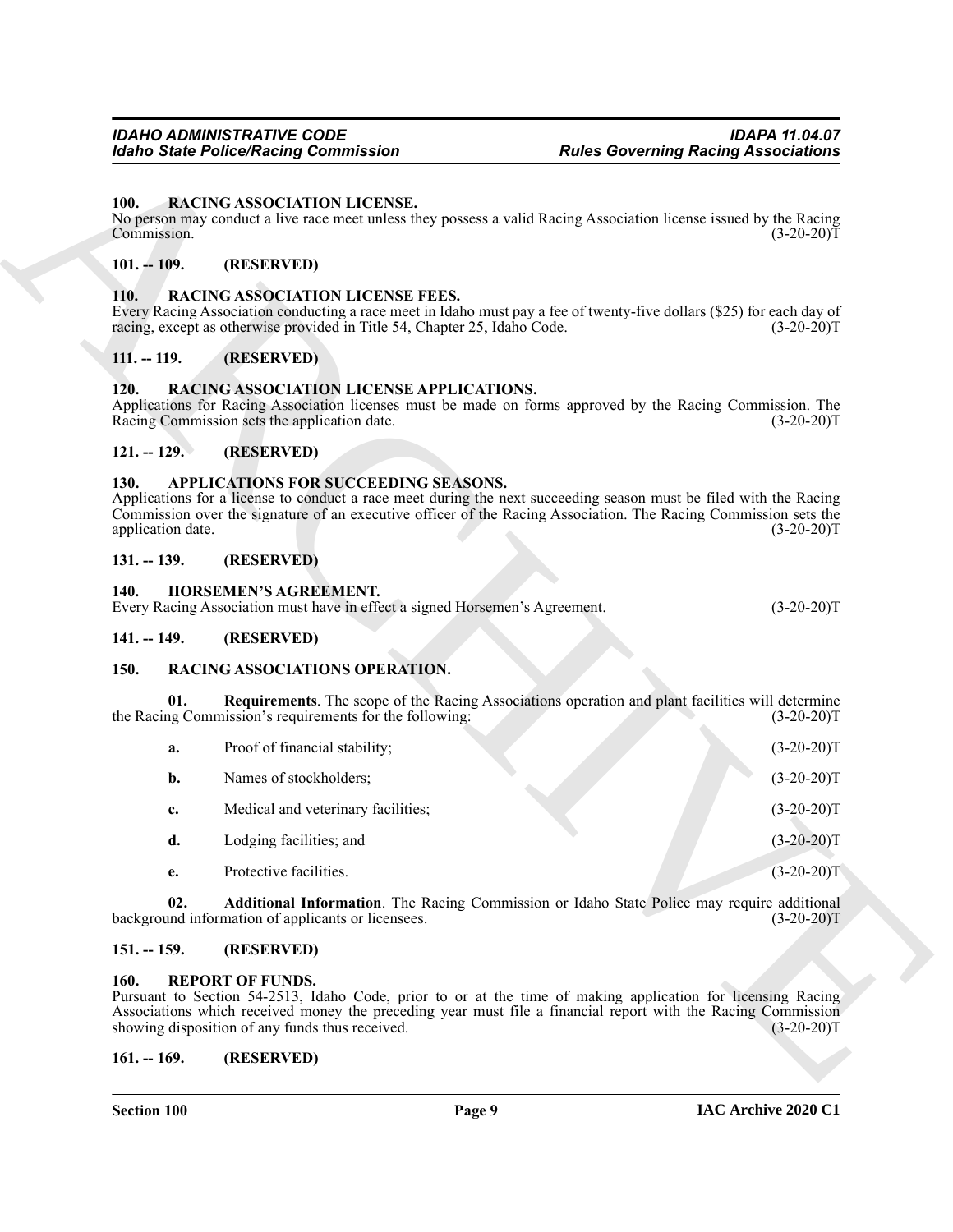#### <span id="page-9-11"></span><span id="page-9-0"></span>**170. APPROVAL OF RACING ASSOCIATION LICENSES.**

The Racing Commission will consider each application for a Racing Association license individually and decide whether to grant the license or not on a case by case basis. (3-20-20)T

#### <span id="page-9-1"></span>**171. -- 179. (RESERVED)**

#### <span id="page-9-13"></span><span id="page-9-2"></span>**180. LICENSE GRANTED UPON CONDITIONS.**

Every Racing Association license is granted upon the condition that the licensee accept, observe and enforce the Racing Commission rules. (3-20-20)T

<span id="page-9-15"></span><span id="page-9-14"></span>**01.** Duty. It is the duty of each and every officer to observe and enforce the Racing Commission rules.  $(3-20-20)T$ 

**02.** Investigations. The Racing Commission may require background investigations, fingerprints and phs of Racing Association officers, stockholders or employees. (3-20-20)T photographs of Racing Association officers, stockholders or employees.

#### <span id="page-9-3"></span>**181. -- 189. (RESERVED)**

#### <span id="page-9-18"></span><span id="page-9-4"></span>**190. REFUSAL TO ISSUE LICENSE.**

The Racing Commission may refuse to issue a Racing Association license when such refusal appears to be for the best interest of racing and of the public. The Racing Commission will, in deciding upon applications for Racing Association licenses, consider the following matters: (3-20-20) Association licenses, consider the following matters:

- <span id="page-9-21"></span>**01. Properly Develop**. The opportunity for the sport to properly develop. (3-20-20)T
- <span id="page-9-22"></span><span id="page-9-20"></span><span id="page-9-19"></span>**02.** Competition. The avoidance of competition with established tracks in Idaho.  $(3-20-20)T$
- **03. Community Support**. The extent of community support for the promotion and continuance of the tracks. (3-20-20)T
	- **04.** Reputation. The character and reputation of the persons identified with the Racing Association.  $(3-20-20)T$
	- **05.** Safety. The general conditions and safety of the Racing Association facilities. (3-20-20)T

#### <span id="page-9-23"></span><span id="page-9-5"></span>**191. -- 199. (RESERVED)**

#### <span id="page-9-12"></span><span id="page-9-6"></span>**200. FINGERPRINTS -- PHOTOGRAPH.**

For the Policy Poisson Commutation<br>
The George Control of the Control of the Control of the Control of the Control of the Control of the Control of the Control of the Control of the Control of the Control of the Control o Every person holding a Racing Association license in Idaho, and every person that holds such a license who is an officer or director of a Racing Association that is in any capacity connected to any extent with the pari-mutuel wagering business in this State, must, on demand, furnish his fingerprints and photograph to the Racing Commission for its files. Fingerprints and photograph are to be taken at such time and place and in such manner as the Racing Commission may from time to time direct and prescribe. (3-20-20)T

#### <span id="page-9-7"></span>**201. -- 209. (RESERVED)**

#### <span id="page-9-17"></span><span id="page-9-8"></span>**210. RACING DATES.**

Application for racing dates must be made on forms approved by the Racing Commission. Application for racing dates does not commit the Racing Commission to the granting of a license to conduct race meets upon the dates requested. (3-20-20)T

#### <span id="page-9-9"></span>**211. -- 219. (RESERVED)**

#### <span id="page-9-16"></span><span id="page-9-10"></span>**220. LICENSE NOT TRANSFERABLE.**

No Racing Association license or any part thereof is transferable or assignable without the consent of the Racing Commission and said license is not valid for any racing days other than those set out therein. (3-20-20)T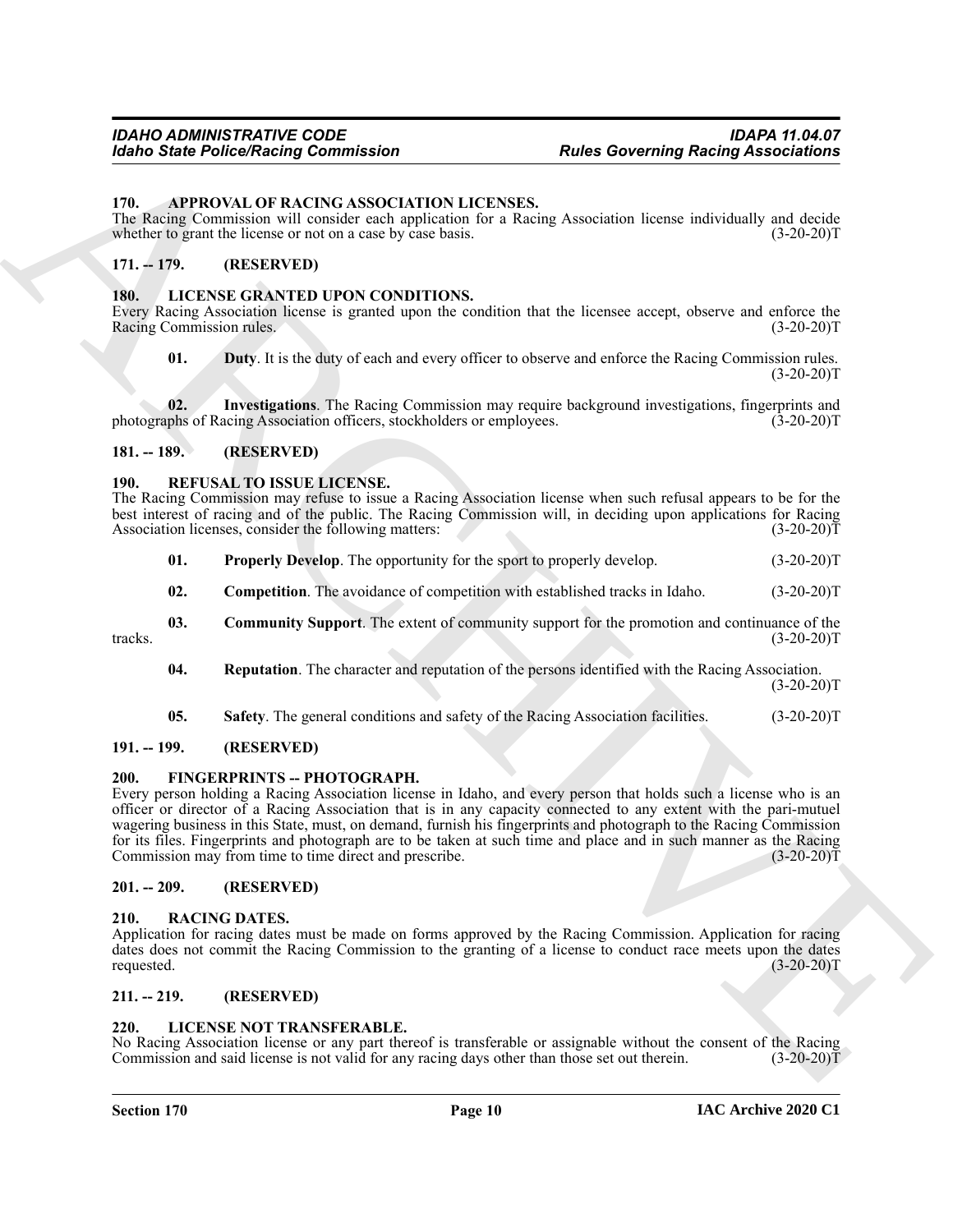# <span id="page-10-0"></span>**221. -- 239. (RESERVED)**

#### <span id="page-10-4"></span><span id="page-10-1"></span>**240. PROPOSED OFFICIALS.**

Thirty (30) days prior to the first day of a race meet the Racing Association must submit in writing to the Racing Commission all names and personal data of proposed officials for processing for licensing. No official may act until approved by the Racing Commission. A Racing Commission representative at the track will process substitutions. The required form will be provided by the Racing Commission. (3-20-20)T

<span id="page-10-5"></span>**01. Hardship**. To avoid undue hardship the Racing Commission may authorize Racing Associations to ficials other than Stewards to act in dual capacities. (3-20-20) allow officials other than Stewards to act in dual capacities.

#### <span id="page-10-2"></span>**241. -- 249. (RESERVED)**

#### <span id="page-10-6"></span><span id="page-10-3"></span>**250. RACING ASSOCIATIONS: GENERAL RULES.**

<span id="page-10-12"></span>Laws and Rules. The laws of Idaho and the rules promulgated by the Racing Commission supersede the conditions of the race or the regulations of a race meet. (3-20-20)T

<span id="page-10-15"></span>**02. Racing Hours**. Each Racing Association may conduct horse racing only between the hours of 12:00 noon and 12:00 midnight, unless otherwise specifically authorized by the Racing Commission. (3-20-20)T

<span id="page-10-7"></span>**03. Conditions of Races**. Each Racing Association must file with the Racing Commission the conditions of races it proposes to hold together with the stakes, purse or rewards. (3-20-20)T

<span id="page-10-14"></span>**04. Open Market**. Owners and stables participating in race meets operating under license of the Racing Commission may purchase feed and supplies on the open market. No Racing Association may grant exclusive concessions which will interfere with this right. (3-20-20) concessions which will interfere with this right.

<span id="page-10-17"></span>**05. Toilets and Other Facilities**. Each Racing Association must on every racing day provide and maintain adequate toilet facilities and facilities for furnishing drinking water for its patrons and persons having<br>(3-20-20)T business at the track.

<span id="page-10-16"></span><span id="page-10-9"></span>**06. Tampering**. Each Racing Association must provide protection facilities to prevent tampering with horses or any other corrupt practices at licensed race meets. The Racing Commission may at any time require Racing Associations to expand their protective services. (3-20-20)T

For the Poisso Raises Contents and Raises For the Basic Science and the Science of the Basic Science and Theorem 2. 2011<br>
2.01. The Contents of the Basic Science and The Science and The Science and The Science and The Sci **07. Fire Regulations Posted**. Every Racing Association must post in the stable area of its premises the fire regulations applicable on its grounds and state the location of the nearest fire alarm box and the telephone number of the fire department or other pertinent instructions as to the method for reporting a fire in the area. Such notices must be posted no more than one hundred (100) feet apart or as approved by the local fire authority. No Racing Association or other person may violate the posted fire regulations specified by the Racing Commission. (3-20-20)T

<span id="page-10-8"></span>**08. Credentials**. A full record of credentials issued by the Racing Association must be compiled and open to inspection at all times with all additions made to or changes in the list of employees of any Racing Association reported promptly to the Racing Commission in writing. (3-20-20) Association reported promptly to the Racing Commission in writing.

<span id="page-10-10"></span>Horse Ambulance. Racing Associations must furnish, maintain, and have available a horse ambulance, as required by the Racing Commission, for each day that the track is open for racing or exercising during<br>(3-20-20)T the race meet.  $(3-20-20)T$ 

**10. Human Emergency Medical Response Vehicle**. Racing Associations must furnish and maintain a human emergency medical response vehicle, as required by the Racing Commission, for each day that the track is open for racing or exercising during the race meet. If the human emergency medical response vehicle is being used to transport an individual, the Racing Association may not conduct a race until the ambulance is replaced. (3-20-20)T

<span id="page-10-13"></span><span id="page-10-11"></span>**11. Medical Professionals**. Racing Associations must have a licensed physician, registered nurse,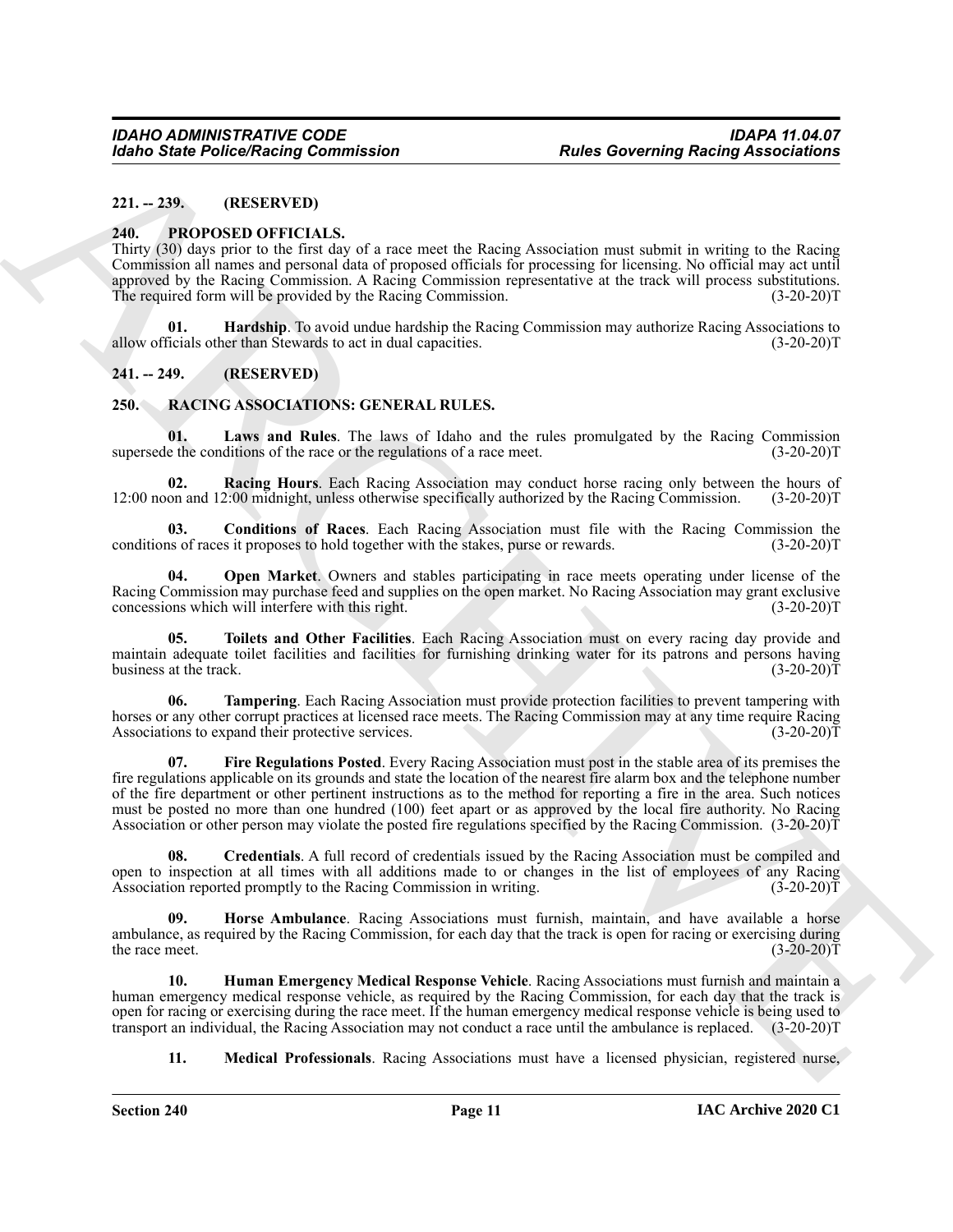#### *IDAHO ADMINISTRATIVE CODE IDAPA 11.04.07 Idaho State Police/Racing Commission*

paramedic or licensed emergency medical technician on duty at the track on each day of racing and also provide adequate first aid and medical facilities to protect patrons and participants at licensed race meets. (3-20-20) adequate first aid and medical facilities to protect patrons and participants at licensed race meets.

<span id="page-11-18"></span>**12. Comfort and Safety**. Racing Associations must at all times maintain the premises in good condition and properly secured, with special consideration for the comfort and safety of the public, of the horses and of all others present. (3-20-20)T

<span id="page-11-20"></span>**13. Violators**. Violators of any rules are subject to ejection from the grounds, fine, suspension, being ruled off or any combination of the preceding. (3-20-20)T

<span id="page-11-19"></span>**14. Post Notices**. Racing Associations must promptly post Racing Commission notices in places that can be easily viewed by licensees.

#### <span id="page-11-0"></span>**251. -- 259. (RESERVED)**

#### <span id="page-11-13"></span><span id="page-11-1"></span>**260. HORSEMEN'S ACCOUNT.**

For Sink Poince of the matter state is the state of the state of the state of the state of the state of the state of the state of the state of the state of the state of the state of the state of the state of the state of Unless otherwise authorized by the Racing Commission and consistent with the Horsemen's agreement pertaining to the Horsemen's account, each Racing Association must keep an account, to be known as the "Horsemen's Account," with sufficient funds at all times in such account to cover all monies due horsemen in regard to purses, stakes, rewards, claims and deposits. (3-20-20)T

<span id="page-11-21"></span>**01.** Subject to Review or Audit. The account is at all times be subject to review or audit by the Racing Commission. (3-20-20) Commission. (3-20-20)T

<span id="page-11-8"></span>**02. Bonded**. The horsemen's bookkeeper is in charge of such an account and must be insured against employee dishonesty in a manner approved by the Racing Commission. (3-20-20)T crime or employee dishonesty in a manner approved by the Racing Commission.

#### <span id="page-11-2"></span>**261. -- 269. (RESERVED)**

#### <span id="page-11-14"></span><span id="page-11-3"></span>**270. PURSE MONEY.**

Purse money must be made available to the winners promptly following release by the Racing Commission or its representative. (3-20-20)T representative.

**01. Release**. Release will be given when test results of the horse's urine, blood or other specimens have orted to the Racing Commission. (3-20-20) been reported to the Racing Commission.

<span id="page-11-17"></span><span id="page-11-16"></span><span id="page-11-15"></span>**02. Breeder's Awards**. Breeder's awards will be payable when the purse is cleared. (3-20-20)T

**03.** Weekly Remittance. The one-half (1/2) of one percent (1%) to benefit owners or breeders is to be remitted weekly by the Racing Association to the Racing Commission for distribution quarterly to the representatives of each breed. (3-20-20)T

#### <span id="page-11-4"></span>**271. -- 279. (RESERVED)**

#### <span id="page-11-9"></span><span id="page-11-5"></span>**280. COMMUNICATION.**

<span id="page-11-10"></span>**01. Communication System**. Racing Associations must provide and maintain in good working order a communication system between racing officials and locations as determined by the Racing Commission. (3-20-20)T

<span id="page-11-11"></span>**02. Public Address System**. Racing Associations must provide and maintain a public address system capable of clearly transmitting announcements to the patrons and to the stable area. (3-20-20)T

#### <span id="page-11-6"></span>**281. -- 289. (RESERVED)**

#### <span id="page-11-12"></span><span id="page-11-7"></span>**290. DOCUMENTS FILED WITH RACING COMMISSION.**

Not less than thirty (30) days before opening a race meet each Racing Association must file with the Racing Commission the following: (3-20-20)T

#### **Section 260 Page 12**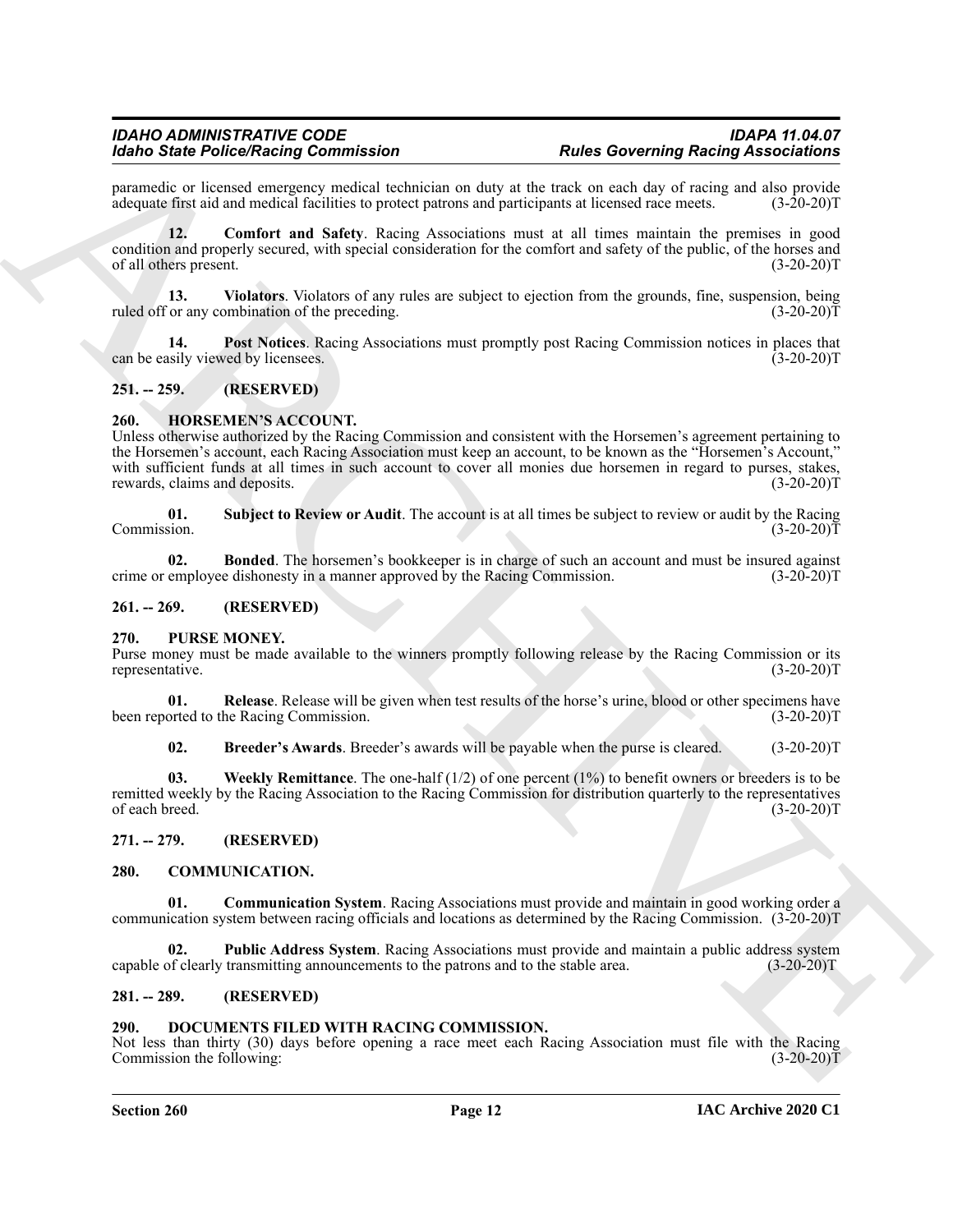#### *IDAHO ADMINISTRATIVE CODE IDAPA 11.04.07 Idaho State Police/Racing Commission Rules Governing Racing Associations*

<span id="page-12-9"></span>**01. Bond**. A bond signed by a surety company licensed to do business in this State in such form and in the sum as may be required by the Racing Commission, conditioned that the association will pay to the state of Idaho all money due under the provisions of Title 54. Chapter 25, Idaho Code. (3-20-20) all money due under the provisions of Title 54, Chapter 25, Idaho Code.

<span id="page-12-10"></span><span id="page-12-8"></span>**02. Liability Insurance**. Proof of public liability insurance by a company licensed to do business in this State in such form and in the amount as may be required by the Racing Commission for the protection of the public, the exhibitors and visitors. (3-20-20)T

For the PolecoVicina Commutation<br>
Units and Archive and the same state of the same state of the same state of the same state of the same state<br>
The same state is the same state of the same state of the same state of the s **03. Accident Insurance or Workmen's Compensation Insurance**. Proof of an accident insurance policy or workmen's compensation insurance policy issued by a company licensed to do business in Idaho for the protection of Jockeys and exercise persons for injuries incurred in connection with race meets in such form and amount as may be required by the Racing Commission. (3-20-20) amount as may be required by the Racing Commission.

#### <span id="page-12-0"></span>**291. -- 299. (RESERVED)**

#### <span id="page-12-11"></span><span id="page-12-1"></span>**300. HORSE RACE TRACKS.**

<span id="page-12-16"></span>**01. Track Width**. A minimum of twenty (20) feet of track width must be allowed for the first two (2) a race, with an additional five (5) feet for each added starter. (3-20-20) horses in a race, with an additional five  $(5)$  feet for each added starter.

<span id="page-12-12"></span>**02. Implements**. Racing Associations must provide adequate equipment and personnel to maintain the track surface in a safe training and racing condition and provide back-up equipment for maintaining the track surface.  $(3-20-20)T$ 

<span id="page-12-13"></span>**03. Limit on Number of Horses**. No more than eight (8) horses may start in any race on a one-half (1/ 2) mile track. (3-20-20)T

<span id="page-12-14"></span>**04. Racing Surface**. The surface of a racetrack, including the cushion, subsurface and base, must be designed, constructed and maintained to provide for the safety of the jockeys and horses. (3-20-20)T

<span id="page-12-15"></span>**05. Rails**. Race tracks must have inside and outside rails, including gap rails, designed, constructed and maintained to provide for the safety of jockeys and horses. The design and construction of rails must be approved by the Racing Commission prior to the first race meet at the track. (3-20-20) the Racing Commission prior to the first race meet at the track.

#### <span id="page-12-2"></span>**301. -- 309. (RESERVED)**

#### <span id="page-12-17"></span><span id="page-12-3"></span>**310. JOCKEY ROOM.**

Each Racing Association must provide a room reserved for jockeys to prepare for a race. (3-20-20)T

#### <span id="page-12-4"></span>**311. -- 319. (RESERVED)**

#### <span id="page-12-18"></span><span id="page-12-5"></span>**320. OFFICIALS' STANDS.**

Racing Associations must provide adequate stands for officials to have a clear view of the racetrack. The location and design of the stands must be approved by the Racing Commission. (3-20-20) design of the stands must be approved by the Racing Commission.

#### <span id="page-12-6"></span>**321. -- 329. (RESERVED)**

#### <span id="page-12-19"></span><span id="page-12-7"></span>**330. PHOTO FINISH DEVICES.**

Racing Associations must provide two (2) electronic photo finish devices with mirror image to photograph the finish of each race and record the time of each horse in at least hundredths of a second. (3-20-20)T

<span id="page-12-20"></span>**01. Location**. The location and operation of the photo finish devices must be approved by the Racing Commission before its first use in a race. (3-20-20)T

<span id="page-12-21"></span>**Posting Photographs**. The Racing Association must promptly post a photograph of each photo finish for win, place or show in an area accessible to the public. (3-20-20)T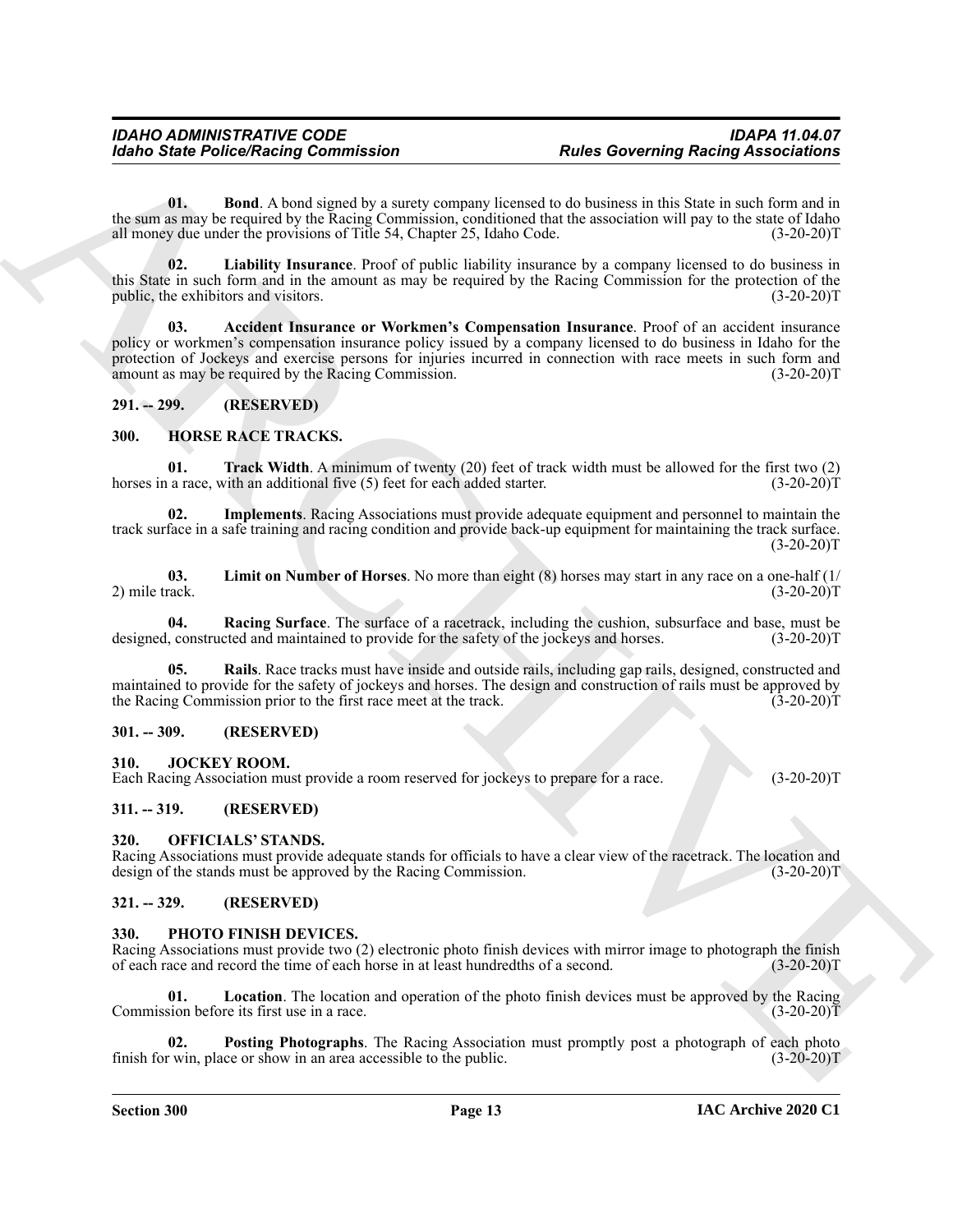<span id="page-13-4"></span>**03. Devices Calibrated**. The Racing Association must ensure that the photo finish devices are calibrated before the first day of each race meet and at other times as required by the Racing Commission.

 $(3-20-20)T$ 

<span id="page-13-5"></span>**04. Print Provided**. On request by the Racing Commission, the Racing Association must provide, cost, a print of a photo finish to the Racing Commission. (3-20-20) without cost, a print of a photo finish to the Racing Commission.

<span id="page-13-6"></span>**05. Records**. Photo finish records of each race must be maintained by the Racing Association for not less than six (6) months after the end of the race meet, or such other period as may be requested by the stewards or the Racing Commission. (3-20-20)T

#### <span id="page-13-0"></span>**331. -- 339. (RESERVED)**

#### <span id="page-13-10"></span><span id="page-13-1"></span>**340. VIDEOTAPING SYSTEM.**

<span id="page-13-12"></span>Racing Associations must provide a videotaping system approved by the Racing Commission. Cameras must be located to provide clear panoramic and head-on views of each race. (3-20-20) located to provide clear panoramic and head-on views of each race.

For the Police Picture Research Contents and the Research Contents and the Georgian space of the Society of the Society of the Society of the Research Contents and the Society of the Society of the Society of the Research **Monitors**. Separate monitors that simultaneously display the images received from each camera and are capable of simultaneously displaying a synchronized view of the recordings of each race for review must be provided in the stewards' stand. (3-20-20)T

<span id="page-13-11"></span>**02. Location**. The location and construction of video towers must be approved by the Racing Commission. (3-20-20)T

**03. Stewards**. The stewards may, at their discretion, direct the video camera operators to videotape the activities of any horses or persons handling horses prior to, during or following a race. (3-20-20)T

<span id="page-13-17"></span><span id="page-13-16"></span><span id="page-13-15"></span><span id="page-13-14"></span>**04. Oval Track**. Races run on an oval track must be recorded by at least three (3) video cameras.

 $(3-20-20)T$ 

**05. Straight Course**. Races run on a straight course must be recorded by at least two (2) video  $\alpha$  cameras. (3-20-20)T

**06. Videotape Copy**. Racing Associations must, upon request, provide to the Racing Commission, without cost, a copy of a videotape of a race.  $(3-20-20)T$ 

<span id="page-13-18"></span>**07**. **Videotapes Maintained**. Videotapes recorded prior to, during and following each race must be maintained by the Racing Association for not less than six (6) months after the end of the race meet, or such other<br>period as may be requested by the stewards or the Racing Commission. (3-20-20) period as may be requested by the stewards or the Racing Commission.

<span id="page-13-13"></span>**08**. **Objection**. Following any race in which there is an inquiry or objection, the Racing Association must display to the public on designated monitors the videotaped replays of the incident in question which were utilized by the stewards in making their decision. (3-20-20)T

#### <span id="page-13-2"></span>**341. -- 349. (RESERVED)**

#### <span id="page-13-7"></span><span id="page-13-3"></span>**350. STARTING GATE.**

All horse races must utilize a starting gate approved by the Racing Commission, except that with permission of the Stewards a race may be started with or without a gate. When the starting gate is used, it must be placed on the track at the direction of the Starter. (3-20-20)T

<span id="page-13-9"></span>**01**. **Training Hours**. Racing Associations must make at least one (1) starting gate and qualified starting gate personnel available for schooling during designated training hours. (3-20-20)T

<span id="page-13-8"></span>**02**. **Backup Equipment**. If a race is started at a place other than in a chute, the Racing Association must provide and maintain in good operating condition backup equipment for moving the starting gate. The backup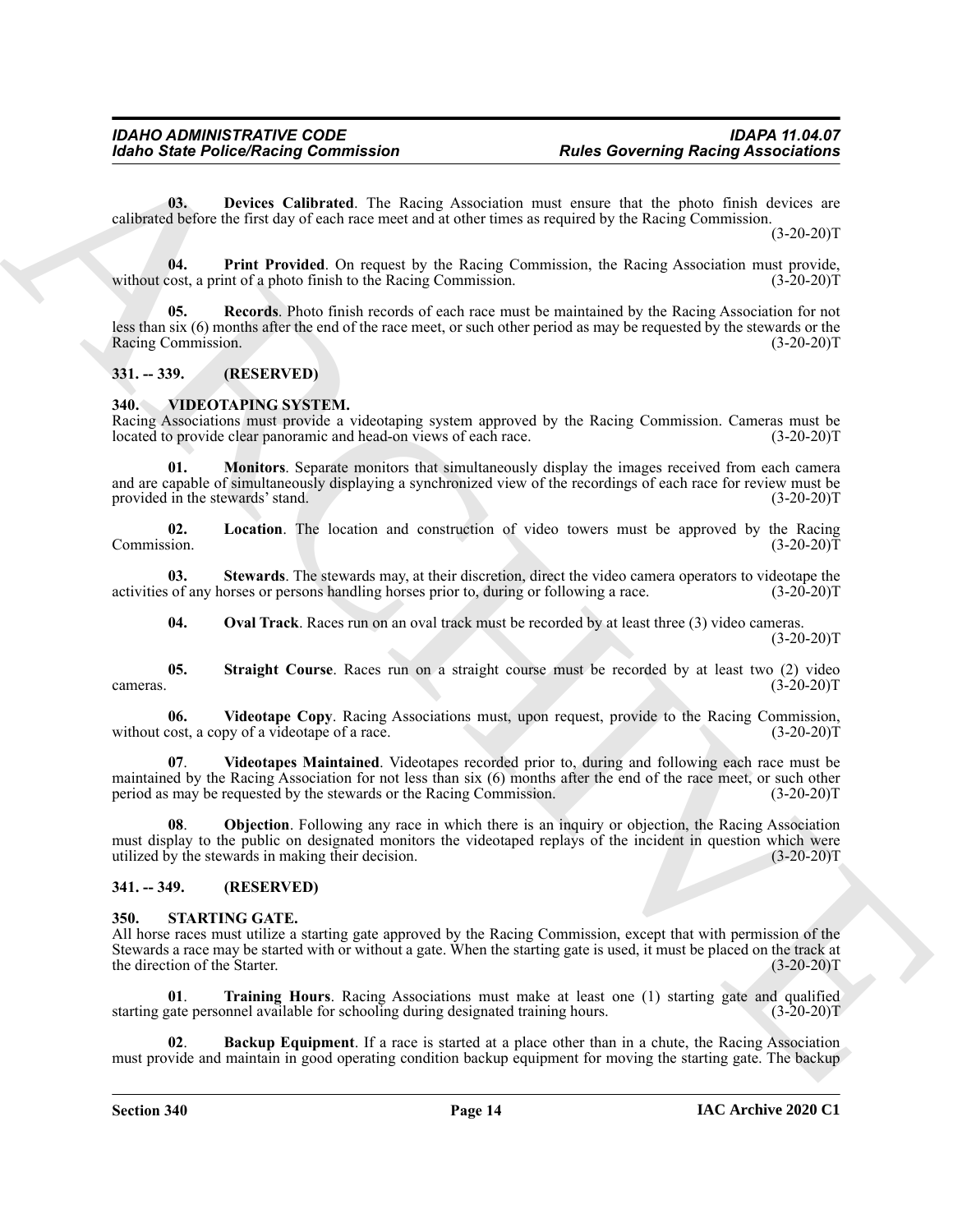equipment must be immediately available to replace the primary moving equipment in the event of failure.  $(3-20-20)T$ 

#### <span id="page-14-0"></span>**351. -- 359. (RESERVED)**

#### <span id="page-14-13"></span><span id="page-14-1"></span>**360. DISTANCE MARKERS.**

Racing Associations must provide starting point markers and distance poles in a size and position that is clearly seen<br>
(3-20-20)T from the stewards' stand.

#### <span id="page-14-2"></span>**361. -- 369. (RESERVED)**

#### <span id="page-14-10"></span><span id="page-14-3"></span>**370. BARNS.**

<span id="page-14-11"></span>Racing Associations must provide barns containing a sufficient number of stalls to accommodate all horses approved to race and all other horses approved to be on the grounds. The Racing Association's stable area configuration and facilities must be approved by the Racing Commission. (3-20-20)T

For the Police Neutral Commission<br>
solven to the Context of the Context of the Context of the Context of the Context of the Context of the Context of the Context of the Context of the Context of the Context of the Context **01**. **Good Repair**. Racing Associations must ensure that the barns are kept clean and in good repair, have a water supply available, be well-ventilated, have proper drainage, and be constructed to be comfortable during the race meet.  $(3-20-20)T$ 

<span id="page-14-12"></span>**02. Stall Size**. Racing Associations must ensure that each horse is stabled in an individual box stall imum dimensions of ten feet by ten feet (10' x 10'). (3-20-20) with minimum dimensions of ten feet by ten feet  $(10' \times 10')$ .

#### <span id="page-14-4"></span>**371. -- 379. (RESERVED)**

#### <span id="page-14-20"></span><span id="page-14-5"></span>**380. TEST AREA.**

Racing Associations must provide a test area for taking specimens of urine, blood or other bodily substances or tissues for testing, and limit access to the test area to persons authorized by the commission veterinarian. (3-20-20)T

#### <span id="page-14-6"></span>**381. -- 389. (RESERVED)**

#### <span id="page-14-14"></span><span id="page-14-7"></span>**390. ISOLATION AREA.**

Racing Associations must provide an isolation area, approved by the Racing Commission, for the care and treatment of a horse that is ordered isolated by the commission veterinarian. (3-20-20)T

#### <span id="page-14-8"></span>**391. -- 899. (RESERVED)**

#### <span id="page-14-15"></span><span id="page-14-9"></span>**900. SECURITY.**

Racing Associations conducting live race meets must maintain security controls over their grounds. Security controls are subject to the approval of the Racing Commission. (3-20-20) are subject to the approval of the Racing Commission.

<span id="page-14-19"></span>**01**. **Restricted Areas**. Racing Associations must restrict access of licensees or their guests to certain areas of the grounds. Those restricted areas are the Paddock, Jockey Room, Veterinarian's Test Area, the Steward's Stand, the Mutuel Room, racing offices and any other area the Racing Association feels should be limited access.

 $(3-20-20)T$ 

<span id="page-14-16"></span>**02**. **Escort Guests**. Any licensee may escort an unlicensed guest through the enclosure of a Racing Association except restricted areas. The licensee and the guest must sign in and out and identify all such persons. The licensee by signing accepts full responsibility for the safety and actions of the guest while in the enclosure.

 $(3-20-20)T$ 

<span id="page-14-17"></span>**03**. **Passes**. Racing Associations may establish a system or method of issuing credentials or passes to restrict access to its restricted areas or to ensure that all participants at its race meet are licensed as required by these rules.  $(3-20-20)T$ 

<span id="page-14-18"></span>**04**. **Prevent Access**. Racing Associations must prevent access to and remove or cause to be removed from its restricted areas any person who is unlicensed, or who has not been issued a visitor's pass or other identifying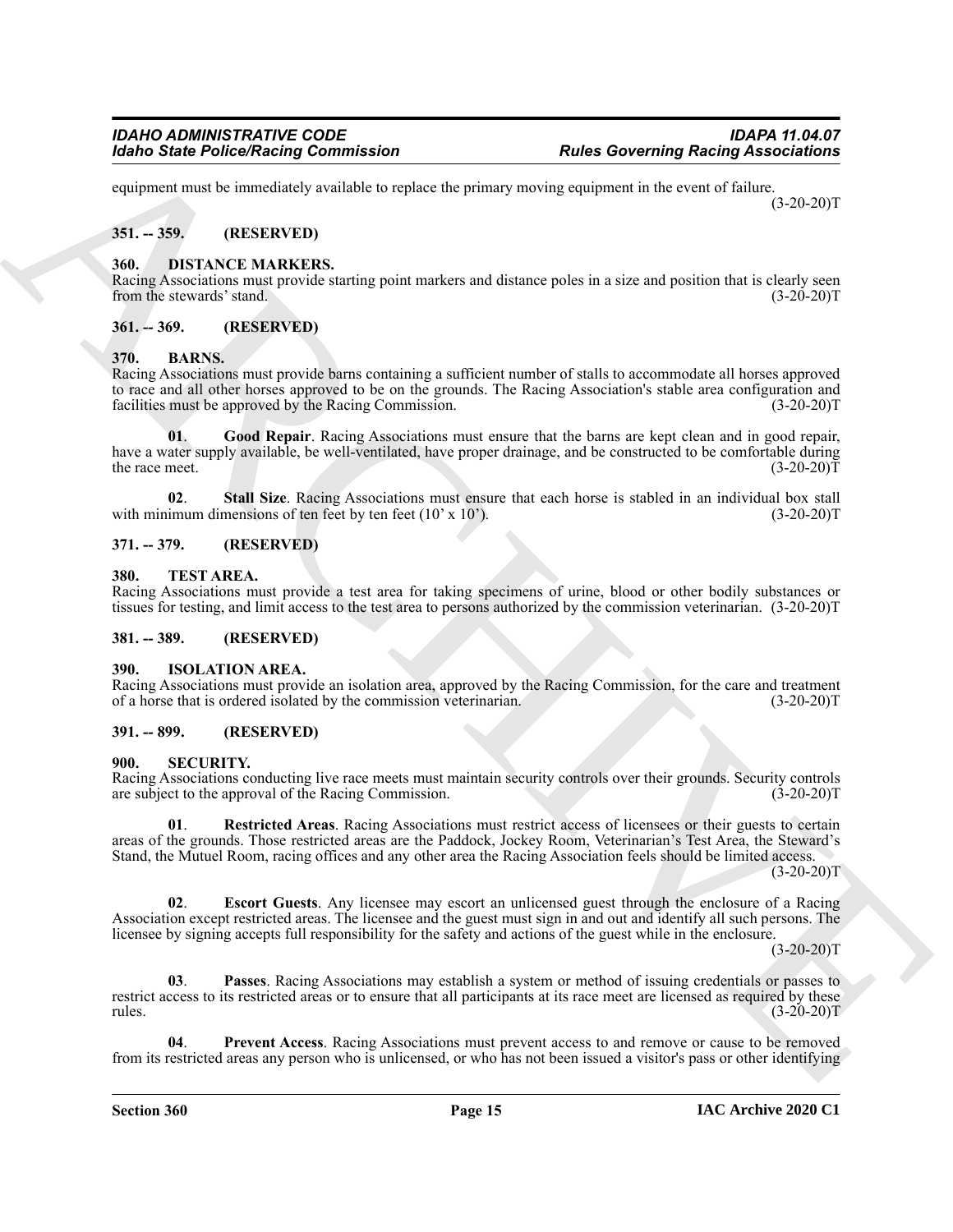#### *IDAHO ADMINISTRATIVE CODE IDAPA 11.04.07 Idaho State Police/Racing Commission Rules Governing Racing Associations*

credential, or whose presence in such restricted area is unauthorized. (3-20-20)T

<span id="page-15-13"></span><span id="page-15-12"></span>**05**. **List of Security Personnel**. On request by the Racing Commission, a Racing Association must provide a list of the security personnel, including the name, qualifications, training, duties duty station and area supervised by each employee. (3-20-20)T

Form Since Police Nearly Commission<br>
cycloptic materials and the systems of the material state is membersed.<br>
The systems of the systems of the material of the material the system of the system of the systems are applied **06**. **Daily Reports**. Each day, the chief of security for a Racing Association must deliver a written report to the stewards regarding occurrences on Racing Association grounds on the previous day. Not later than twenty-four (24) hours after an incident occurs requiring the attention of security personnel, the chief of security must deliver to the stewards a written report describing the incident. The report must include the name of each individual involved in the incident, the circumstances of the incident and any recommended charges against each individual involved. (3-20-20)T

#### <span id="page-15-0"></span>**901. -- 909. (RESERVED)**

#### <span id="page-15-5"></span><span id="page-15-1"></span>**910. COMPLAINTS.**

Racing Associations must promptly notify the Racing Commission of any complaints regarding: (3-20-20)T

**01**. **Violations**. Alleged violation of Section 54-2501, Idaho Code, ordinances or statutes, or a rule of the Racing Commission; (3-20-20)T

<span id="page-15-8"></span><span id="page-15-6"></span>**02**. **Accidents or Injuries**. (3-20-20)T

<span id="page-15-9"></span><span id="page-15-7"></span>**03**. **Unsafe Conditions**. Unsafe or unsanitary conditions for patrons, licensees or horses. (3-20-20)T

#### <span id="page-15-2"></span>**911. -- 919. (RESERVED)**

#### <span id="page-15-3"></span>**920. EXCLUSION AND EJECTION.**

Racing Associations must immediately, upon notification by the Racing Commission, take steps to bar admittance to the racing grounds to any person who is subject to an exclusion order of the Racing Commission. (3-20-20)T

<span id="page-15-10"></span>**01**. **Lawful Reason**. Racing Associations may eject or exclude a person for any lawful reason. Racing Associations must immediately notify the stewards and the Racing Commission in writing of any person ejected or excluded by the Racing Association and the reasons for the ejection or exclusion. (3-20-20)T

<span id="page-15-11"></span>**02**. **Readmission**. Any person ejected from the grounds of a Racing Association will be denied readmission to said grounds until permission has been approved by the Racing Commission. (3-20-20)T

#### <span id="page-15-4"></span>**921. -- 999. (RESERVED)**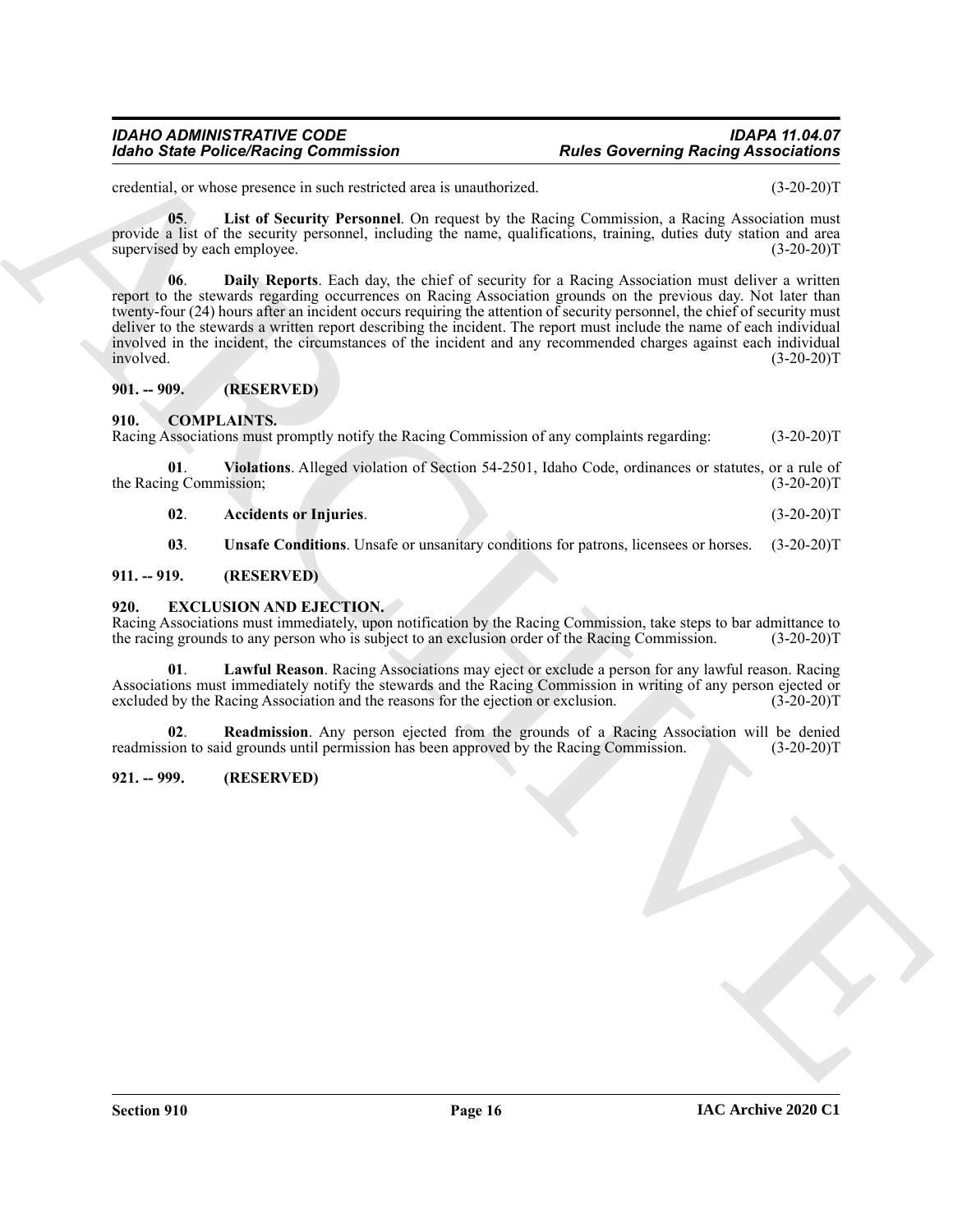# *Subject Index*

#### **A**

Applications For Succeeding Seasons 9 Approval Of Racing Association Licenses 10

# **B**

Barns 15 Good Repair 15 Stall Size 15 Bonded 12 Bookmakers 8 Ejection 8 Entry Prohibited 8 License Revocation 8 Breed Associations 8 Failure to File 8 Representatives 8 Breeder Awards 8

### **C**

Communication 12 Communication System 12 Public Address System 12 Complaints 16 Accidents or Injuries 16 Unsafe Conditions 16 Violations 16

#### **D**

Definitions, IDAPA 11.04.07 5 Bookmaker 5 Breed Association 5 Breeder 5 Chemical 5 Claiming Race 5 Conditions 5 Drug 5 Entry 5 Forfeit 5 Grounds 5 Handbook 5 Horse 5 Horsemen's Agreement 5 Idaho Bred 5 Jockey 6 Meet 6 Month 6 Owner 6 Place 6 Purse Race 6 Racing Association 6 Racing Dates 6 Ruled Off 6 Starter 6 Stewards 6 Winner 6 Year 6

Distance Markers 15 Disturbing The Peace 7 Documents Filed With Racing Commission 12 Accident Insurance or Workmen's Compensation 13 Bond 13 Liability Insurance 13

#### **E**

Employees 7 Licenses 7 Report to Stewards Suspension or Fine 7 Enter, Search & Inspect 6 Exclusion & Eiection 16 Lawful Reason 16 Readmission 16 **F**

Fingerprints – Photograph 10

#### **H**

Handbooks 7 Horse Race Tracks 13 Implements 13 Limit on Number of Horses 13 Racing Surface 13 Rails 13 Track Width 13 Horsemen's Account 12 Horsemen's Agreement 9

#### **I**

Idaho Bred Races 8 Certificate of Registration 8 Number of Races 8 Isolation Area 15

**J** Jockey Room 13

### **L**

Legal Authority 5 License Granted Upon Conditions 10 Duty 10 Investigations 10 License Not Transferable 10

#### **O**

Officials' Stands 13 **P**

Photo Finish Devices 13 Devices Calibrated 14 Location 13 Posting Photographs 13 Print Provided 14 Records 14 Prohibited Printed Material 7

Copies 7 Publishers 7 Proposed Officials 11 Hardship 11 Purse Money 12 Breeder's Awards 12 Release 12 Weekly Remittance 12

# **R**

[A](#page-9-11)[R](#page-14-10)[C](#page-15-9)[H](#page-12-11)[I](#page-8-19)[VE](#page-6-22) Racing Association License 9 Racing Association License Applications 9 Racing Association License Fees 9 Racing Associations 11 General Rules Comfort & Safety 12 Conditions of Races 11 Credentials 11 Fire Regulations Posted 11 Horse Ambulance 11 Human Emergency Medical Response Vehicle 11 Laws & Rules 11 Medical Professionals 11 Open Market 11 Post Notices 12 Racing Hours 11 Tampering 11 Toilets & Other Facilities 11 Violators 12 Racing Associations Operation 9 Additional Information 9 Requirements 9 Racing Commission 6 Association Office 7 Visit & Inspection 6 Racing Dates 10 Refusal To Issue License 10 Community Support 10 Competition 10 Properly Develop 10 Reputation 10 Safety 10 Report Of Funds 9 Ruled Off 7 Admittance to Grounds 7 Persons Ruled Off a Track Ineligible 7

# **S**

Security 15 Daily Reports 16 Escort Guests 15 List of Security Personnel 16 Passes 15 Prevent Access 15